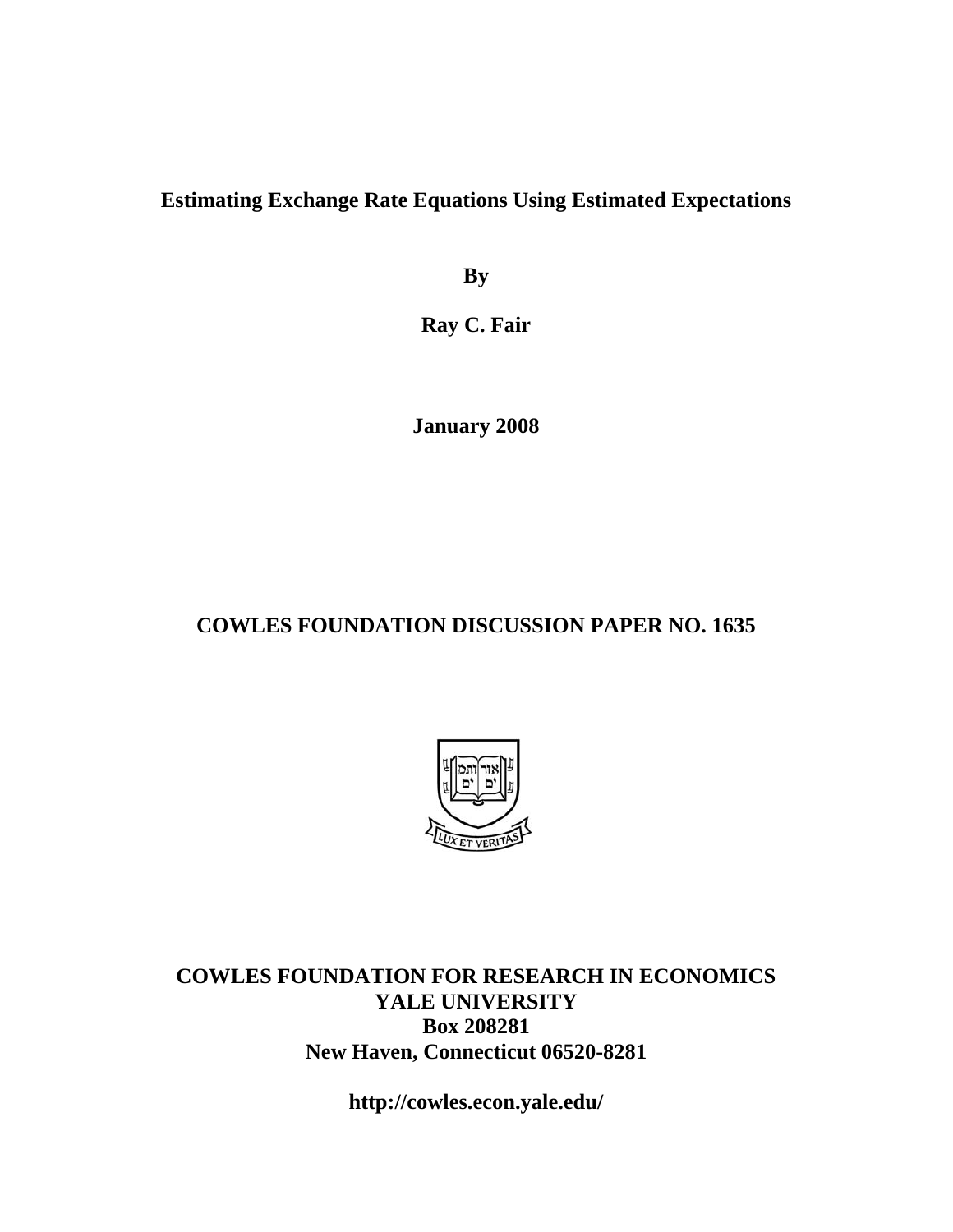# **Estimating Exchange Rate Equations Using Estimated Expectations**

### **Ray C. Fair**<sup>∗</sup>

**December 2007**

#### **Abstract**

This paper takes a somewhat different approach from the recent literature in estimating exchange rate equations. It assumes uncovered interest rate parity and models how expectations are formed. Agents are assumed to base their expectations of future interest rates and prices, which are needed in the determination of the exchange rate, on predictions from a ten equation VAR model. The overall model is estimated by FIML under model consistent expectations. The model generally does better than the random walk model, and its properties are consistent with observed effects on exchange rates from surprise interest rate and price announcements. Also, the focus on expectations is consistent with the large observed short run variability of exchange rates.

# **1 Introduction**

Exchange rate equations are not the pride of open economy macroeconomics. Although some results since the classic paper of Meese and Rogoff (1983) suggest that exchange rate equations can beat a random walk, the evidence is mixed and

<sup>∗</sup>Cowles Foundation and International Center for Finance, Yale University, New Haven, CT 06520-8281. Voice: 203-432-3715; Fax: 203-432-6167; email: ray.fair@yale.edu; website: http://fairmodel.econ.yale.edu.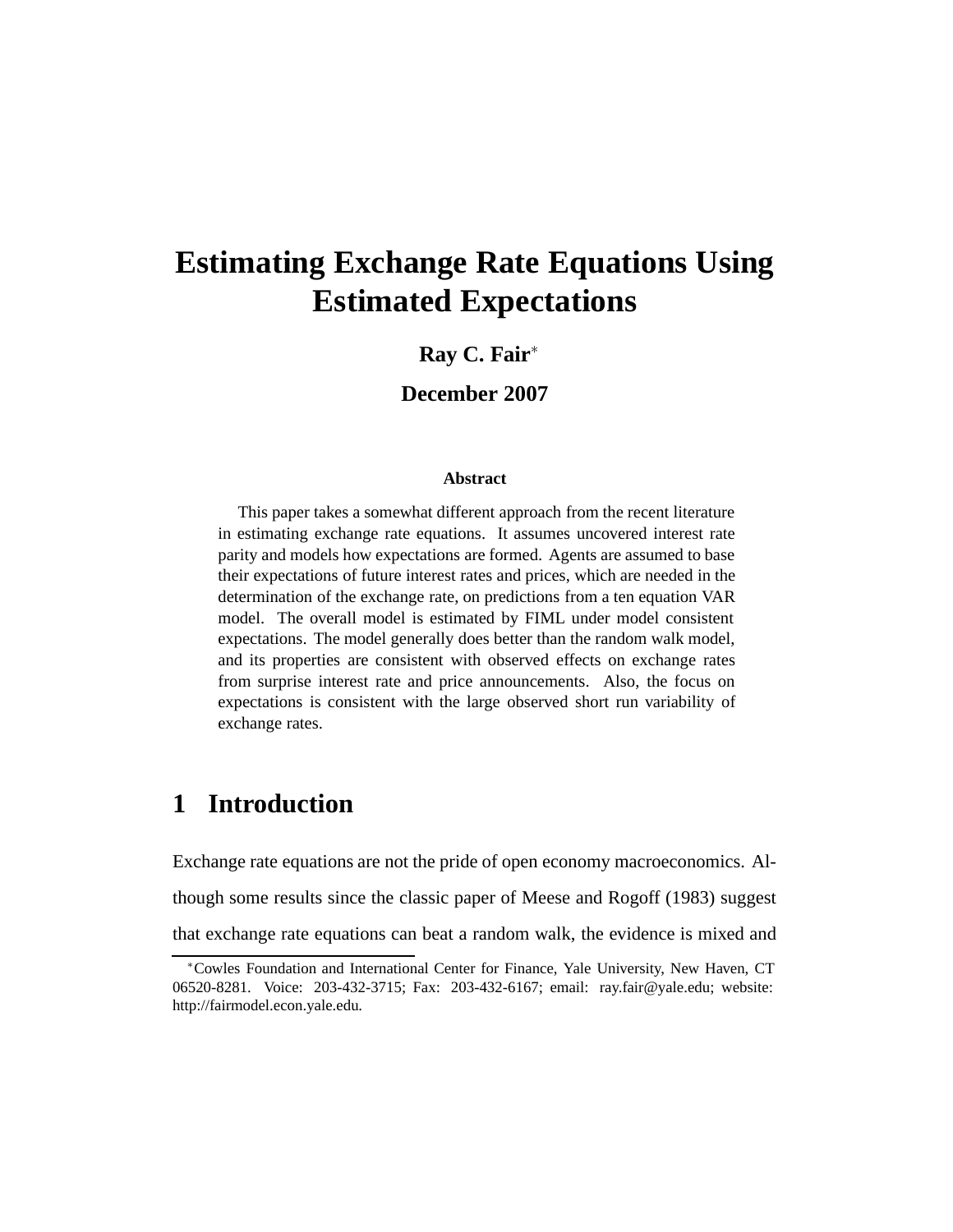the general view still seems pessimistic.<sup>1</sup> This paper takes a somewhat different approach from the recent literature in estimating exchange rate equations. It assumes uncovered interest rate parity and models how expectations are formed. Agents are assumed to base their expectations on predictions from a ten equation VAR model, where the expectations are constrained to be model consistent in the manner discussed in Section 2. The overall model can be used to make predictions of the spot exchange rate, which can then be compared to predictions, for example, from the random walk model. It will be seen that the model generally does better than the random walk model.

The model is presented in Section 2; estimation is discussed in Section 3; and the estimates and prediction comparisons are presented in Section 4. Section 5 examines some of the properties of the model and compares these to the effects on exchange rates from surprise interest rate and price announcements. Four exchange rates are examined, all relative to the U.S. dollar: the Canadian dollar, the Japanese yen, the German mark, and the Australian dollar. The variables and notation used in this paper are presented in Table 1. Variables with an asterisk are U.S. variables.

<sup>&</sup>lt;sup>1</sup>See, for example, Engel, Mark, and West  $(2007, p. 1)$ , who provide pessimistic quotes from Samo and Taylor (2002), Bacchetta and van Wincoop (2006), and Evans and Lyons (2002). Engle, Mark, and West (2007) find some positive results for monetary exchange-rate models estimated by panel techniques, although they end their paper on a very cautious note.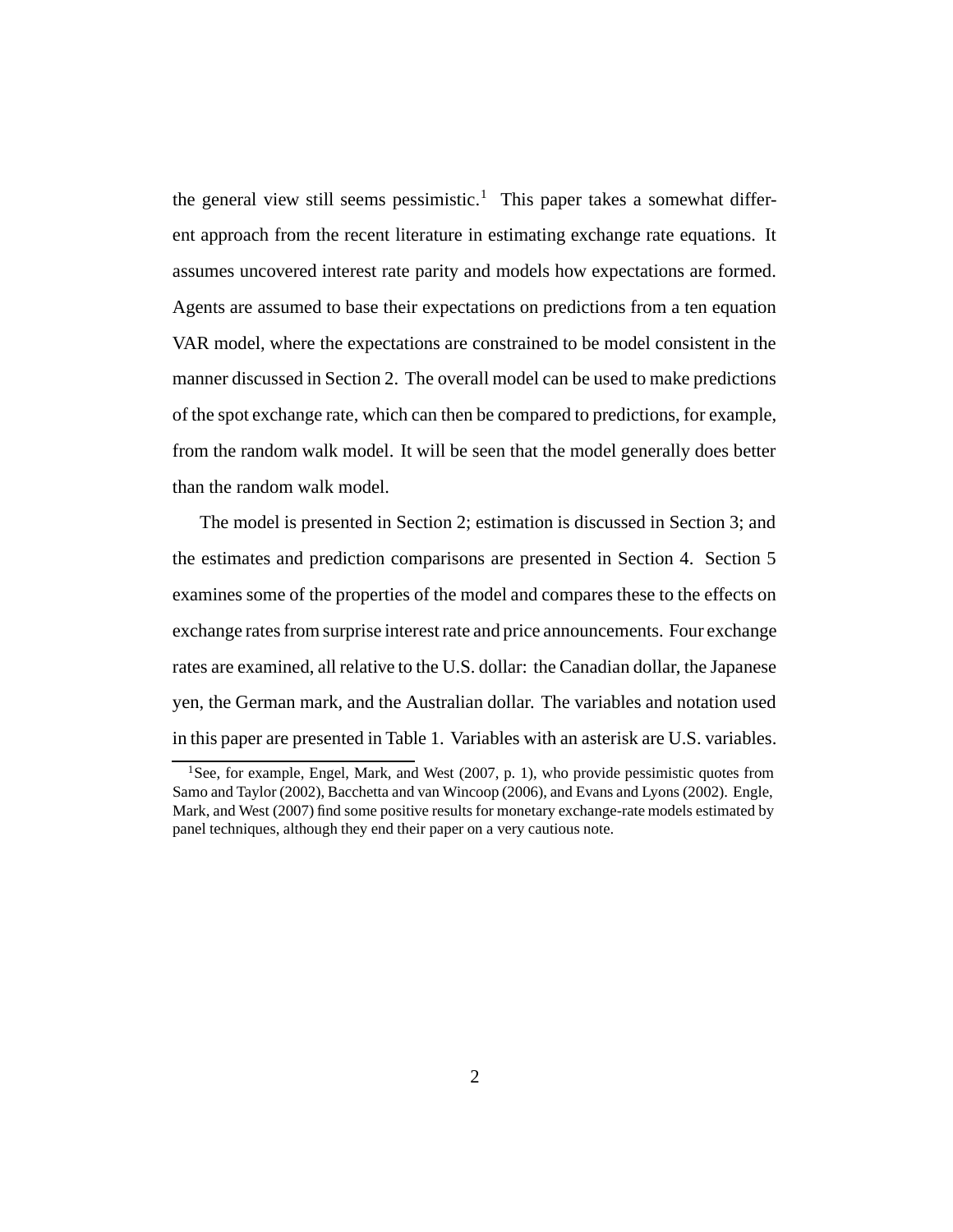**Table 1 The Data Used**

|                  |     | Raw Data: Canada, Japan, Germany, Australia                               |
|------------------|-----|---------------------------------------------------------------------------|
| S                | $=$ | Spot exchange rate, end of period, home currency per U.S. dollar $(EE)$ . |
| F                | $=$ | Three-month forward exchange rate, home currency per U.S. dollar $(F)$ .  |
| $\boldsymbol{R}$ | $=$ | Three-month interest rate, annual rate, percentage points $(RS)$ .        |
| $\boldsymbol{P}$ | $=$ | GDP deflator $(PY)$ .                                                     |
| Y                | $=$ | Real GDP $(Y)$ .                                                          |
| YS               | $=$ | Trend value of $Y$ ( $YS$ ).                                              |
| PM               | $=$ | Import price deflator $(PM)$ .                                            |
| CA               | $=$ | Current account $(S)$ .                                                   |
|                  |     | <b>Raw Data: United States</b>                                            |

### $R^*$  = Three-month Treasury bill rate, annual rate, percentage points (RS).<br>  $P^*$  = GDP deflator (GDPD).  $P^*$  = GDP deflator (GDPD).<br>  $Y^*$  = Real GDP (GDPR).  $Y^*$  = Real GDP (*GDPR*).<br> $YS^*$  = Potential output (*YS*)  $YS^*$  = Potential output  $(YS)$ .<br>  $U^*$  = Civilian unemploymen  $U^*$  = Civilian unemployment rate, percent (UR).<br>  $PM^*$  = Import price deflator (PIM).  $PM^*$  = Import price deflator (*PIM*).<br>  $CA^*$  = Current account (*S<sub>US</sub>*).

Current account  $(S_{US})$ .

#### **Variables in the Model**

| S                  |     | $\log S$                         |
|--------------------|-----|----------------------------------|
| $\boldsymbol{r}$   | $=$ | $log(1 + R/400)$                 |
| $\boldsymbol{p}$   | $=$ | $\log P$                         |
| $\boldsymbol{u}$   | $=$ | $(YS-Y)/YS$                      |
| $\tilde{z}$        | $=$ | $\log PM$                        |
| $\boldsymbol{b}$   | $=$ | $log(1+CA/(P\cdot YS))$          |
| $r^*$              | =   | $\log(1 + R^*/400)$              |
| $p^\ast$           |     | $\log P^*$                       |
| $\boldsymbol{u}^*$ | $=$ | $UR^*$                           |
| $z^*$              | =   | $\log PM^*$                      |
| $h^*$              |     | $log(1 + CA^*/(P^* \cdot YS^*))$ |
|                    |     |                                  |

• The variable names in parentheses for Canada, Japan, Germany, and Australia are the variables in Table B.2 in Fair (2004). The variable names in parentheses for the United States are the variables in Table A.2 in Fair (2004) except for S *US* , which is in Table B.5 in Fair (2004).

• The estimation periods are 1972:2–2004:3 for Canada and Japan, 1972:2–2004:4 for Australia, and 1972:2–1998:4 for Germany.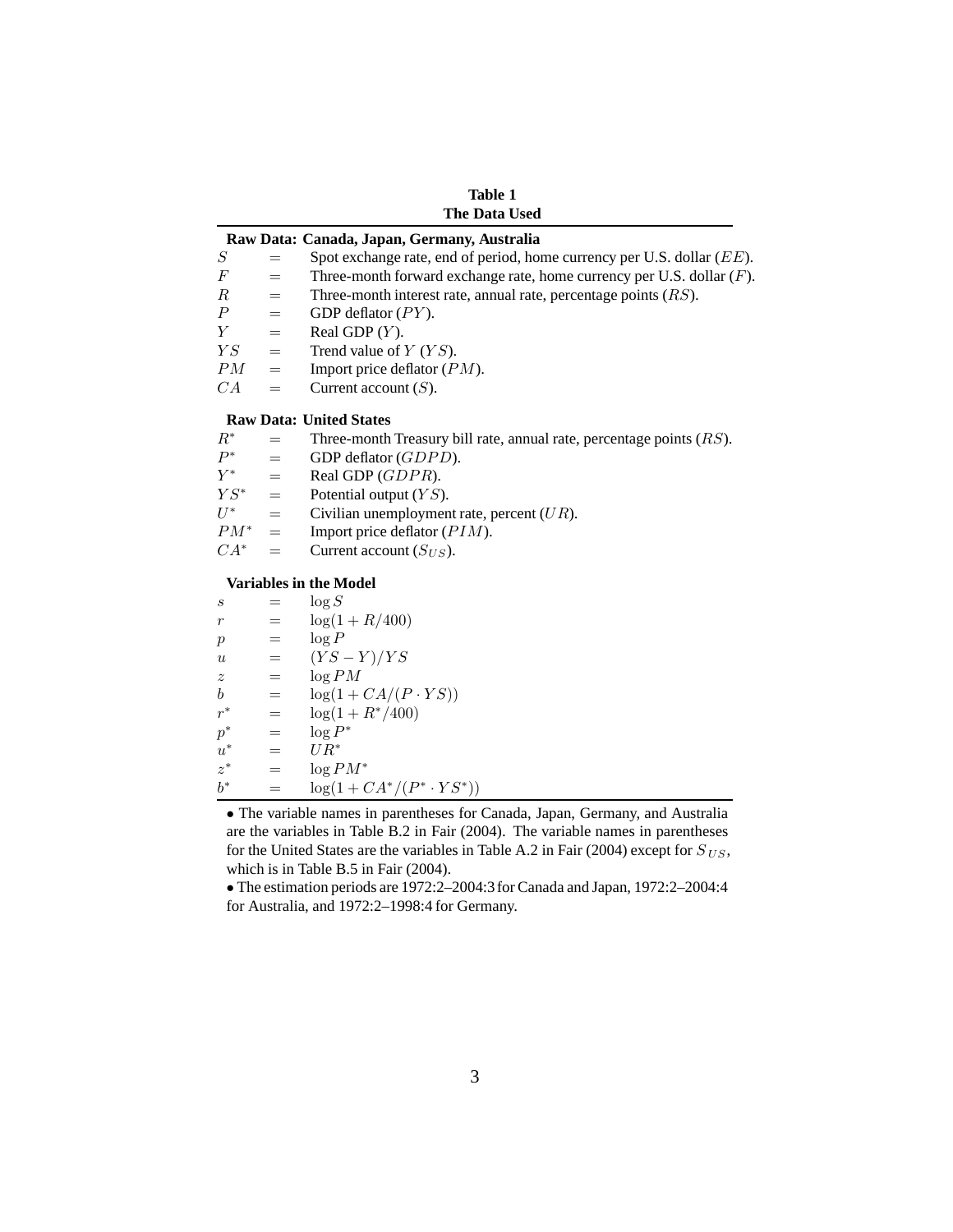### **2 The Model**

### **The Exchange Rate Equation**

The uncovered interest rate parity condition is: $<sup>2</sup>$ </sup>

$$
S_t = q_t S_{t+1}^e \tag{1}
$$

where (assuming that the data are quarterly and that the foreign country is the United States)  $S_t$  is the spot exchange rate, home currency per U.S. dollar (so an increase in  $S_t$  is a depreciation of the home currency), at the end of quarter t,  $S_{t+1}^e$  is the expected value of the spot exchange rate for the end of quarter  $t + 1$ made at the end of quarter t, and  $q_t$  is the relative interest rate variable.  $q_t$  equals  $(1+R_t^*)/(1+R_t)$ , where  $R_t$  is the three-month home-country interest rate observed at the end of quarter t and  $R_t^*$  is the three-month U.S. interest rate observed at the end of quarter  $t$ .

Solving equation (1) forward  $m - 1$  quarters yields:

$$
S_t = q_t q_{t+1}^e \cdots q_{t+m-1}^e S_{t+m}^e
$$
 (2)

Assuming that agents in fact solve equation (1) forward  $m - 1$  times and that they have expectations of  $q_{t+1} \cdots q_{t+m-1}$  and an expectation of  $S_{t+m}$ , equation (2) determines the exchange rate for quarter  $t$ . In the empirical work various values of  $m$  were tried to see which led to the best fit.

<sup>&</sup>lt;sup>2</sup>Uncovered interest rate parity is often rejected in empirical work. Cochrane (2001, pp. 430– 434) has a nice review and update of this work. Slightly more positive results than those reviewed by Cochrane are discussed in Bekaert, Wei, and Xing (2007). In this paper uncovered interest rate parity is assumed but not tested. It is the case for the data used in this paper that equation (1) holds almost exactly when  $S_{t+1}^e$  is replaced by the forward rate for quarter  $t + 1$  observed at the end<br>of quarter  $t$ ,  $F_{t+1}$  in Table 1. This paper is assuming in effect that  $F_{t+1}$  correctly measures the of quarter t,  $F_{t+1}$  in Table 1. This paper is assuming in effect that  $F_{t+1}$  correctly measures the expected future spot rate for quarter  $t + 1$ . The data on F are not needed in this paper.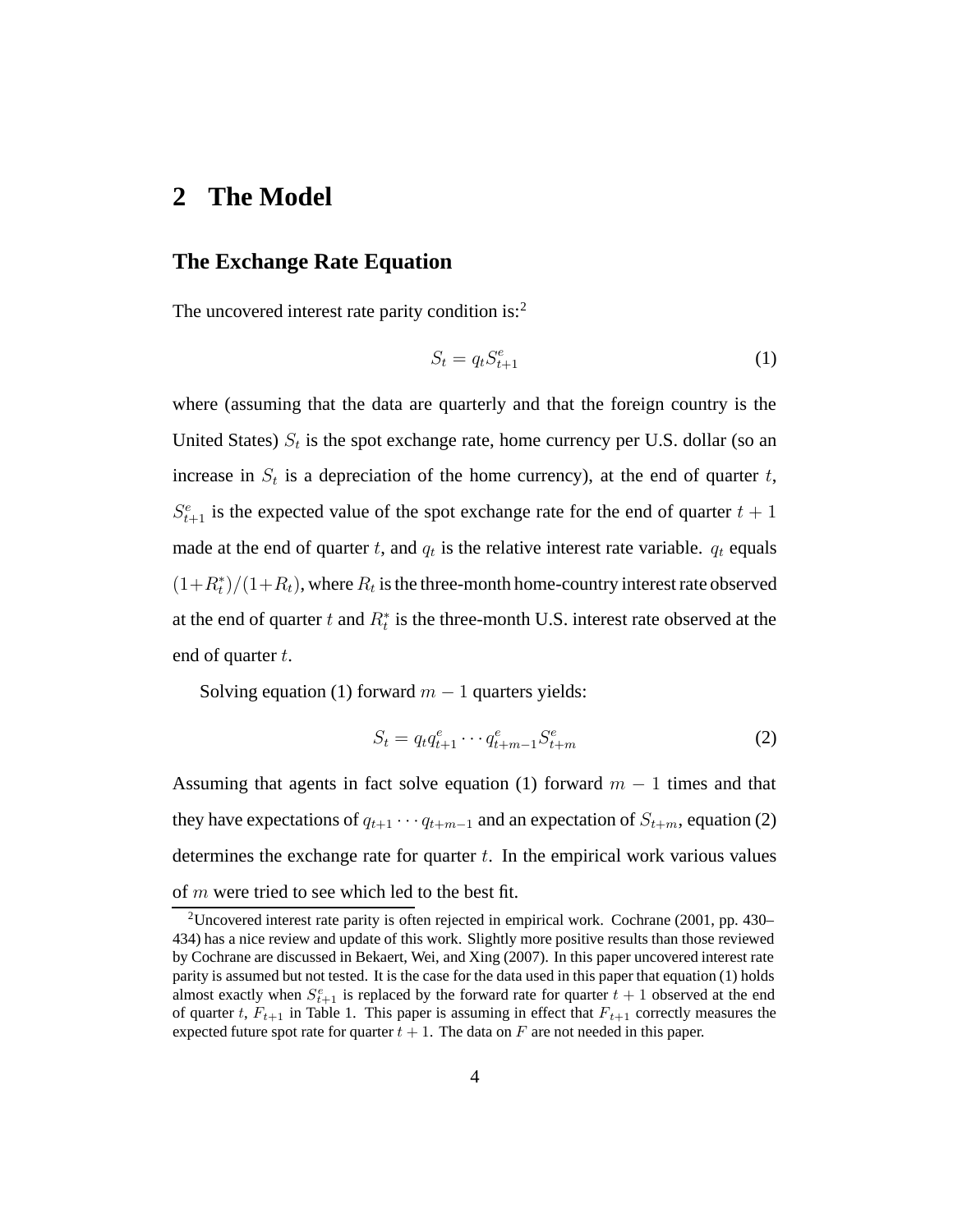Regarding  $S_{t+m}^e$  in equation (2), it is assumed that agents expect purchasing power parity (PPP) to hold in the long run, where  $S_{t+n}^*$  will be used to denote the expected long run value of the exchange rate, and that agents expect there is a gradual adjustment to PPP. In particular, it is assumed that

$$
S_{t+m}^e = S_{t+n}^{*\lambda} S_{t-1}^{(1-\lambda)} e^{\mu_{1t+1}}, \quad 0 < \lambda \le 1 \tag{3}
$$

The error term,  $\mu_{1t+1}$ , reflects all the factors that affect  $S_{t+m}^e$  aside from  $S_{t+n}^*$  and  $S_{t-1}$ . The PPP assumption is

$$
S_{t+n}^* = \alpha \rho_{t+n}^e \tag{4}
$$

where  $\rho_{t+n}^e$  is the expected relative price level for quarter  $t + n$ .  $\rho$  equals  $P/P^*$ , where P is the price level of the home country and  $P^*$  is the price level of the United States. Equation  $(4)$  states that agents take (at the end of quarter t) the long run (PPP) value of the exchange rate for quarter  $t + n$  to be proportional to the expected relative price level for quarter  $t + n$ . As was the case for m, in the empirical work various values of  $n$  were tried to see which led to the best fit.

In order to complete the above specification, a model is needed of how expectations of the future relative interest rates and the future relative price level are formed. Agents are assumed to use the VAR equations discussed below for this purpose. To summarize, then, there are three assumptions about agents in the model other than the assumption that they use the VAR equations. The first is that they solve equation (1) forward  $m-1$  quarters—equation (2). If, for example, m is 3, then given  $q_t$  (which is observed at the end of quarter t), given expectations for  $q_{t+1}$  and  $q_{t+2}$ , and given an expectation for  $S_{t+3}$ , the spot rate for quarter t must be the expected rate for quarter  $t+3$  times the product of the three relative interest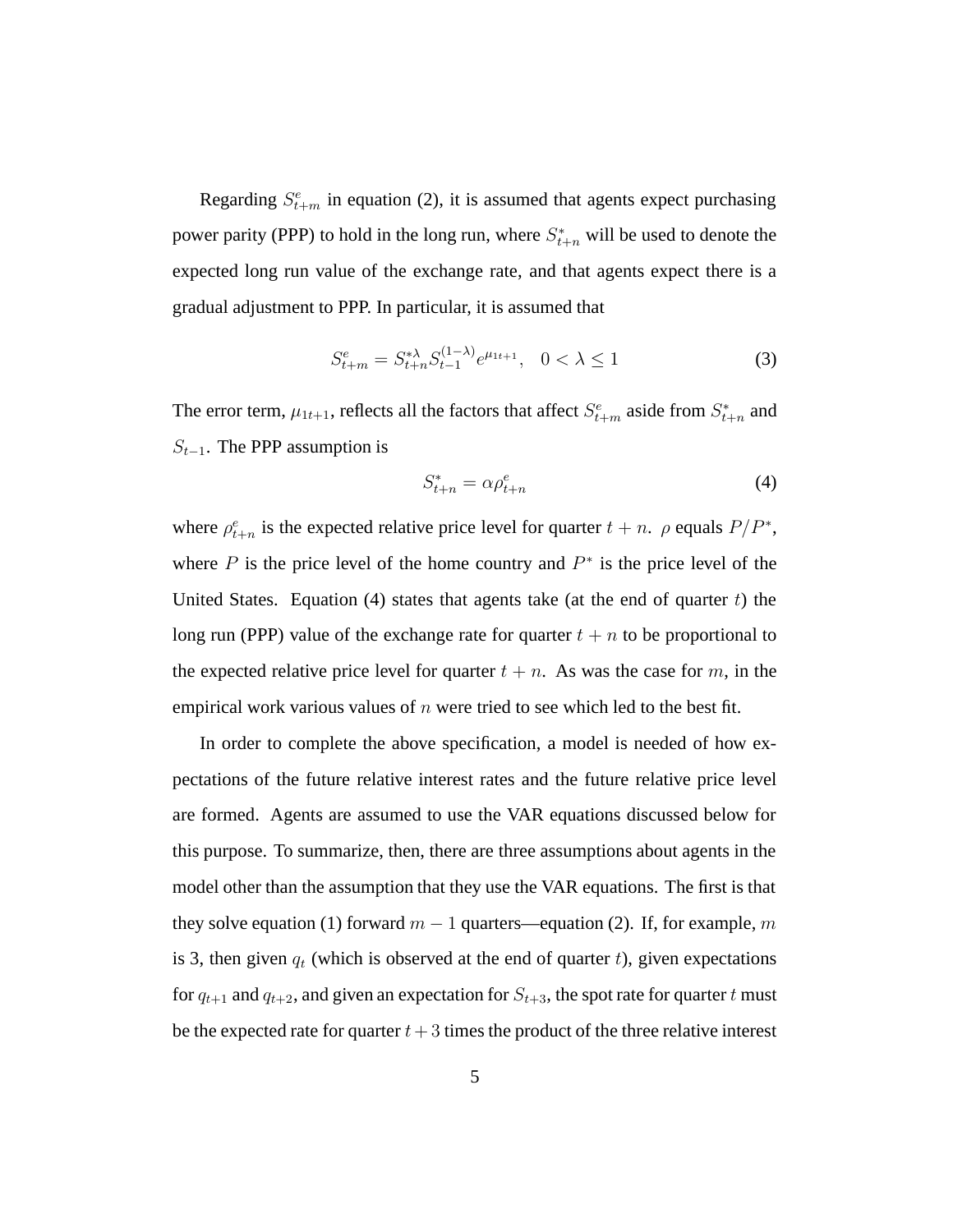rates if uncovered interest rate parity holds. The second assumption is that agents take the long run value of the exchange rate to be proportional to the expected relative price level for quarter  $t + n$ —equation (4). The third assumption is that agents expect there is a gradual adjustment to PPP—equation (3)—where  $\lambda$  is the speed of adjustment.

Combining equations (2)–(4) yields;

$$
\log S_t = \log q_t + \log q_{t+1}^e + \dots + \log q_{t+m-1}^e + \lambda \log \alpha + \lambda \log \rho_{t+n}^e + (1-\lambda) \log S_{t-1} + \mu_{1t+1}
$$
\n(5)

Using the notation in Table 1 and letting  $\beta = \lambda \log \alpha$ , equation (5) is

$$
s_t = \log q_t + \log q_{t+1}^e + \dots + \log q_{t+m-1}^e + \beta + \lambda \log \rho_{t+n}^e + (1 - \lambda)s_{t-1} + \mu_{1t+1} \tag{6}
$$

### **The VAR Equations**

In order to estimate equation (6), expected values of q are needed for quarters  $t + 1$ through  $t + m - 1$  and of  $\rho$  for quarter  $t + n$ . Agents are assumed to use the following VAR equations to generate these expectations. There are five variables per country: the three-month interest rate, the price level, a gap variable, the import price level, and the current account as a percent of GDP. The variables are listed in Table 1. The right hand side variables in each equation include a constant term, a time trend,  $s_{t-1}$ ,  $s_{t-2}$ , and two lags of each of the ten variables:

$$
r_{t+1} = f_2(\text{cnst}, t, s_{t-1}, s_{t-2}, r_t, r_{t-1}, p_t, p_{t-1}, u_t, u_{t-1}, z_t, z_{t-1}, b_t, b_{t-1},
$$
  
\n
$$
r_t^*, r_{t-1}^*, p_t^*, p_{t-1}^*, u_t^*, u_{t-1}^*, z_t^*, z_{t-1}^*, b_t^*, b_{t-1}^*) + \mu_{2t+1}
$$
 (7)

$$
p_{t+1} = f_3(...) + \mu_{3t+1} \tag{8}
$$

$$
u_{t+1} = f_4(...) + \mu_{4t+1} \tag{9}
$$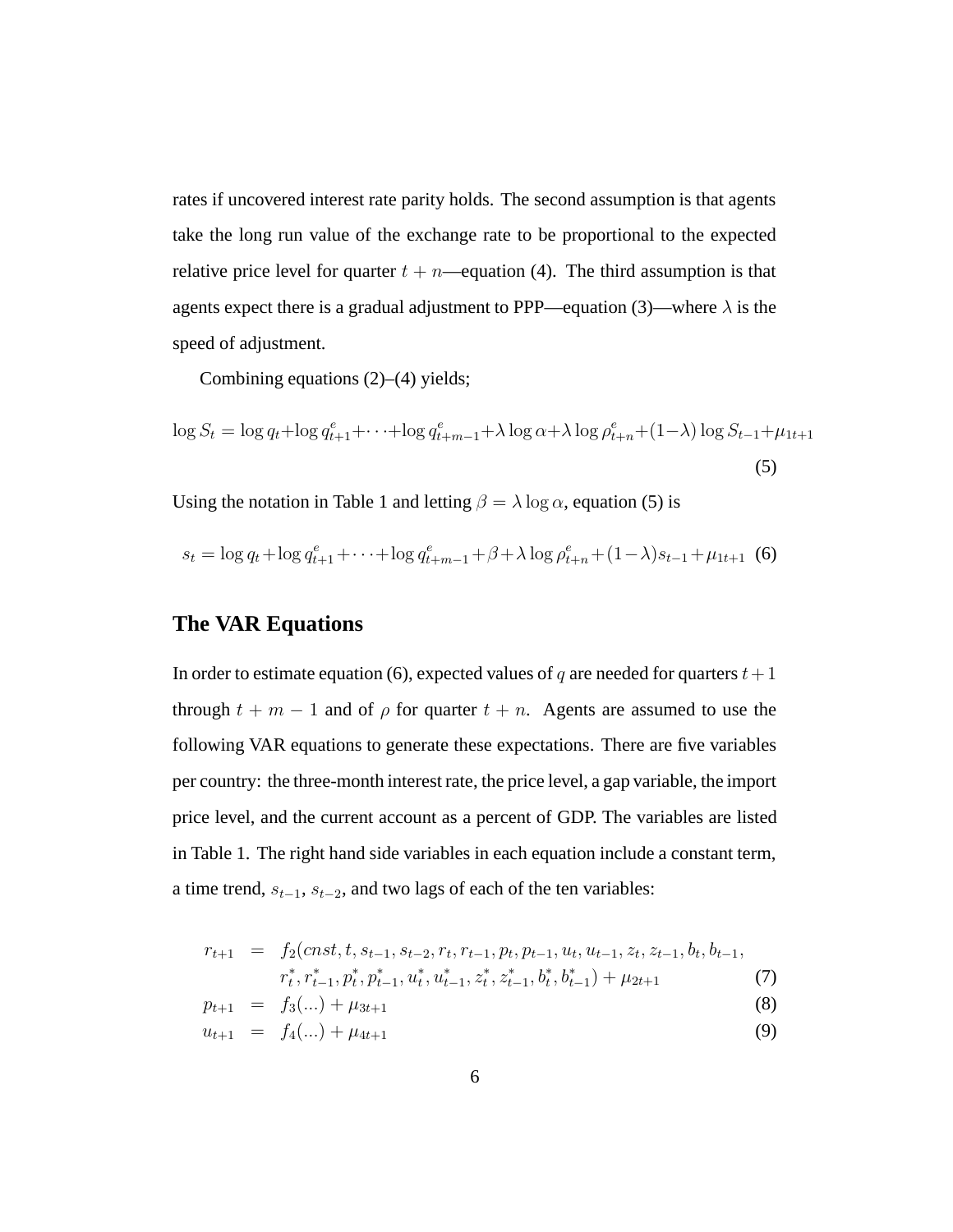$$
z_{t+1} = f_5(...) + \mu_{5t+1} \tag{10}
$$

$$
b_{t+1} = f_6(...) + \mu_{6t+1} \tag{11}
$$

$$
r_{t+1}^* = f_7(\ldots) + \mu_{7t+1} \tag{12}
$$

$$
p_{t+1}^* = f_8(\ldots) + \mu_{8t+1} \tag{13}
$$

$$
u_{t+1}^* = f_9(\ldots) + \mu_{9t+1} \tag{14}
$$

$$
z_{t+1}^* = f_{10}(\ldots) + \mu_{10t+1} \tag{15}
$$

$$
b_{t+1}^* = f_{11}(\ldots) + \mu_{11t+1} \tag{16}
$$

The  $f_i$  functions are assumed to be linear, cnst denotes the constant term, and t denotes the time trend.

The present approach does not depend on this particular VAR model. The model that one is after is not necessarily the model that best approximates the economy. One wants the model that best approximates what agents actually use in forming their expectations, and agents may use something simpler than the best model of the economy. In future work it may be interesting to experiment with other models. As discussed in the Conclusion, the model used need not be linear and can include model-consistent future expectations as explanatory variables.

The present VAR model assumes that agents use data for each country on 1) the short term interest rate, 2) the domestic price level, 3) a measure of demand pressure (unemployment rate for the United States and output gap for the other countries), 4) a cost shock variable as measured by the price of imports, and 5) a current account variable. All variables are assumed to be trend stationary, and a time trend is added to the equations because the domestic price level and the price of imports have trends.<sup>3</sup>

<sup>&</sup>lt;sup>3</sup>If some of the variables are not trend stationary, the estimated asymptotic standard errors may be poor approximations to the true standard errors. One way to examine the accuracy of asymptotic distributions is to use a bootstrap procedure, and an example of this is in Fair (2004, Chapter 9).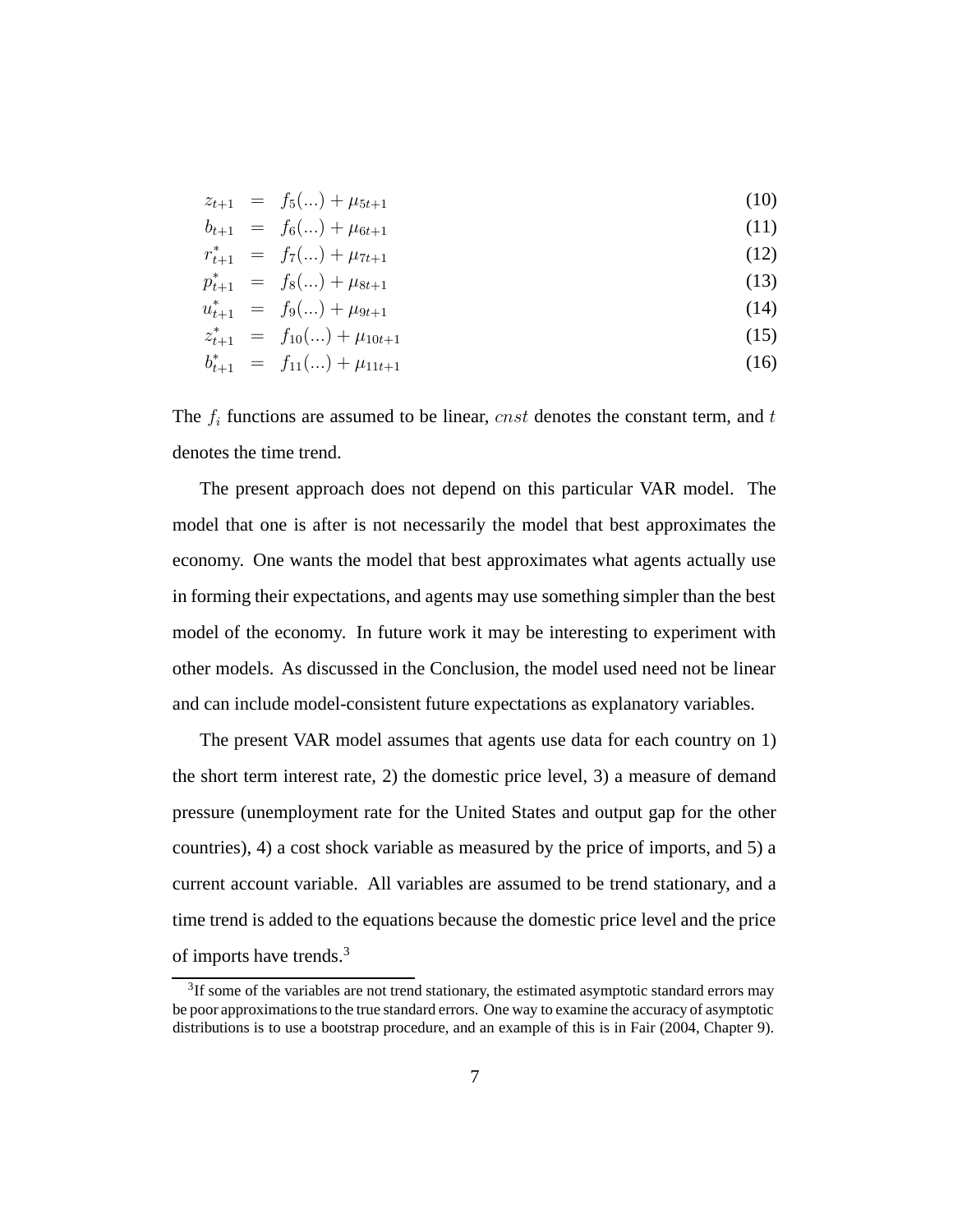The overall model is closed with the two identities:

$$
\log q_t = r_t^* - r_t \tag{17}
$$

$$
\log \rho_t = p_t - p_t^* \tag{18}
$$

### **Solution**

The complete model consists of equations  $(6)$ – $(18)$ . The timing implicit in the model is the following. All expectations for quarters  $t + 1$  and beyond are formed at the end of quarter  $t$ . All variables with a subscript  $t$  are assumed to be observed at the end of quarter t except for  $s_t$ . In particular, note that  $q_t$  is assumed to be known at the end of quarter t. The VAR equations generate predictions for quarters  $t + 1$ and beyond, based on information through quarter  $t$ . Also, certainty equivalence is assumed in moving from equations  $(2)$ – $(4)$  to equation (6). Some results are presented in Fair (2004, Chapter 10) that suggest that this assumption may not be a bad approximation in macroeconometric work, but no direct test of this assumption is made in this paper. If, however, one begins with equation (6), the model (6)–(18) is linear in expectations, and so the certainty equivalence assumption is not needed.

The model  $(6)$ – $(18)$  cannot be solved in the usual way—quarter by quarter because of the expected future values in equation (6). Because the equations are linear in logs, they can be solved by linear techniques. They can also, however, be solved by the extended path (EP) method in Fair and Taylor (1990), and this method has been used in the computation of the FIML estimates below. Although

The results in this chapter suggest that for the kind of macro time series variables examined in this paper the estimated asymptotic standard errors are fairly accurate.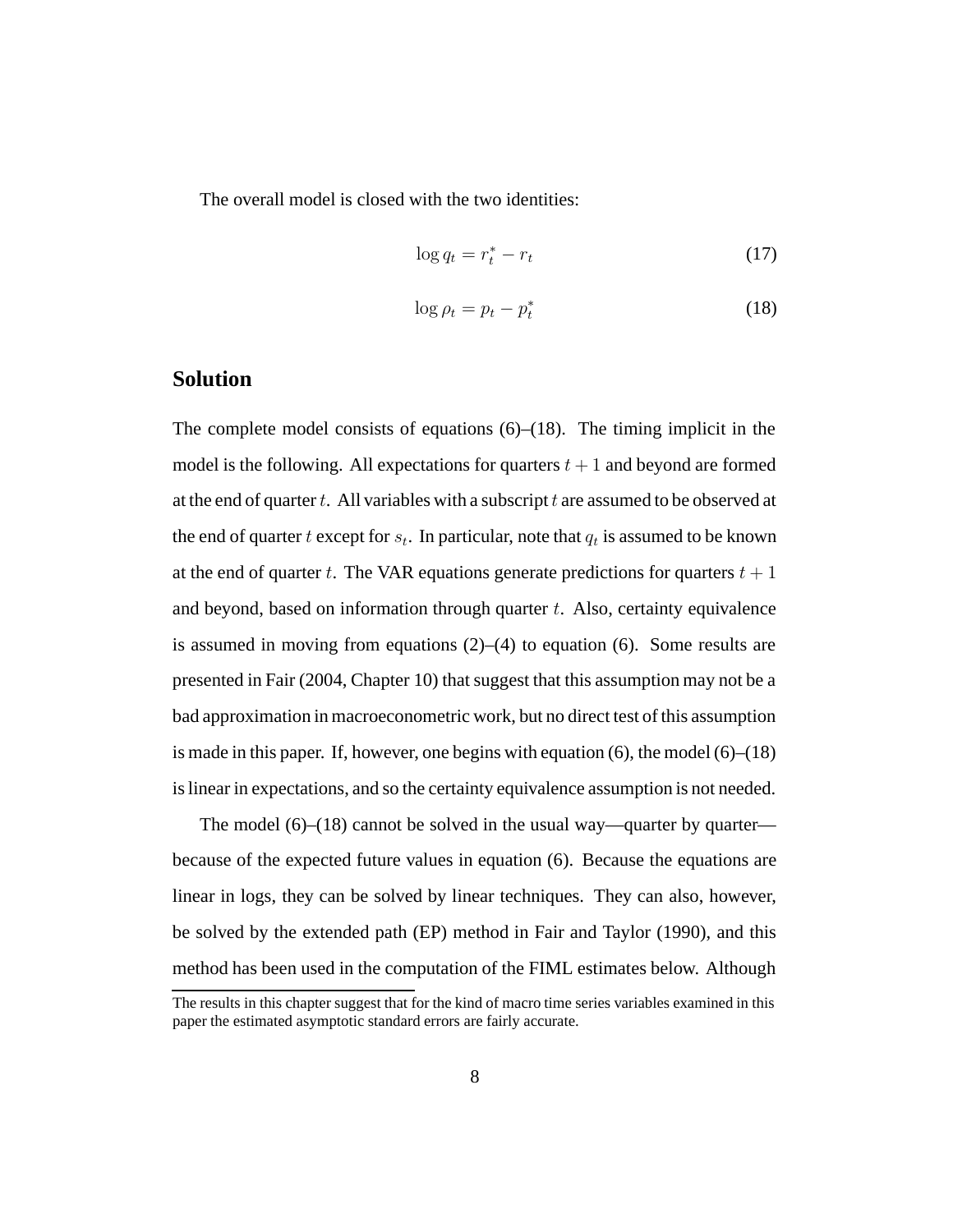the EP method is computationally more expensive, it can handle nonlinear models, and so in future work there is no need to restrict the model to be linear.

Given a set of coefficient estimates and assuming zero values for all current and future error terms, the model can be solved for quarter  $t + 1$  by the EP method as follows. First, guess a path for the future interest rate and price expectations, where in the present case the first expectation that is relevant for the price levels are for quarter  $t + n$ . Assume that the path extends to quarter  $t + k$ , where k is considerably larger than  $n$ . Then take these expectations as fixed and solve the model dynamically in the usual way through quarter  $t + k - n + 1$ . (The solution values for each quarter can be obtained by iteration using the Gauss-Seidel method.) The solution values through quarter  $t + k - n + 1$  of the interest rate and price variables can be taken as new guesses, and the model can be solved again taking these guesses as given. Preliminary convergence is reached when the solution values from one iteration to the next are within some prescribed tolerance level. This convergence is only preliminary because the initial guesses for quarters  $t + k - n + 2$  through  $t + k$  have not been changed. The next step is to increase  $k$  by one and solve again. Overall convergence is reached when increasing  $k$  by one more has a small effect (i.e., within some prescribed tolerance level) on the solution values for quarter  $t + 1$ . There is no guarantee that convergence will be achieved, although for the work in this paper convergence was always achieved.

Note that the solution value of  $s$  for quarter  $t$  affects the solution values from the VAR equations for quarters  $t + 2$  and beyond (because  $s_{t-1}$  and  $s_{t-2}$  appear in the equations), which in turn affects  $s_t$  through the future predicted values of the interest rates and price levels. When overall convergence is achieved, the solution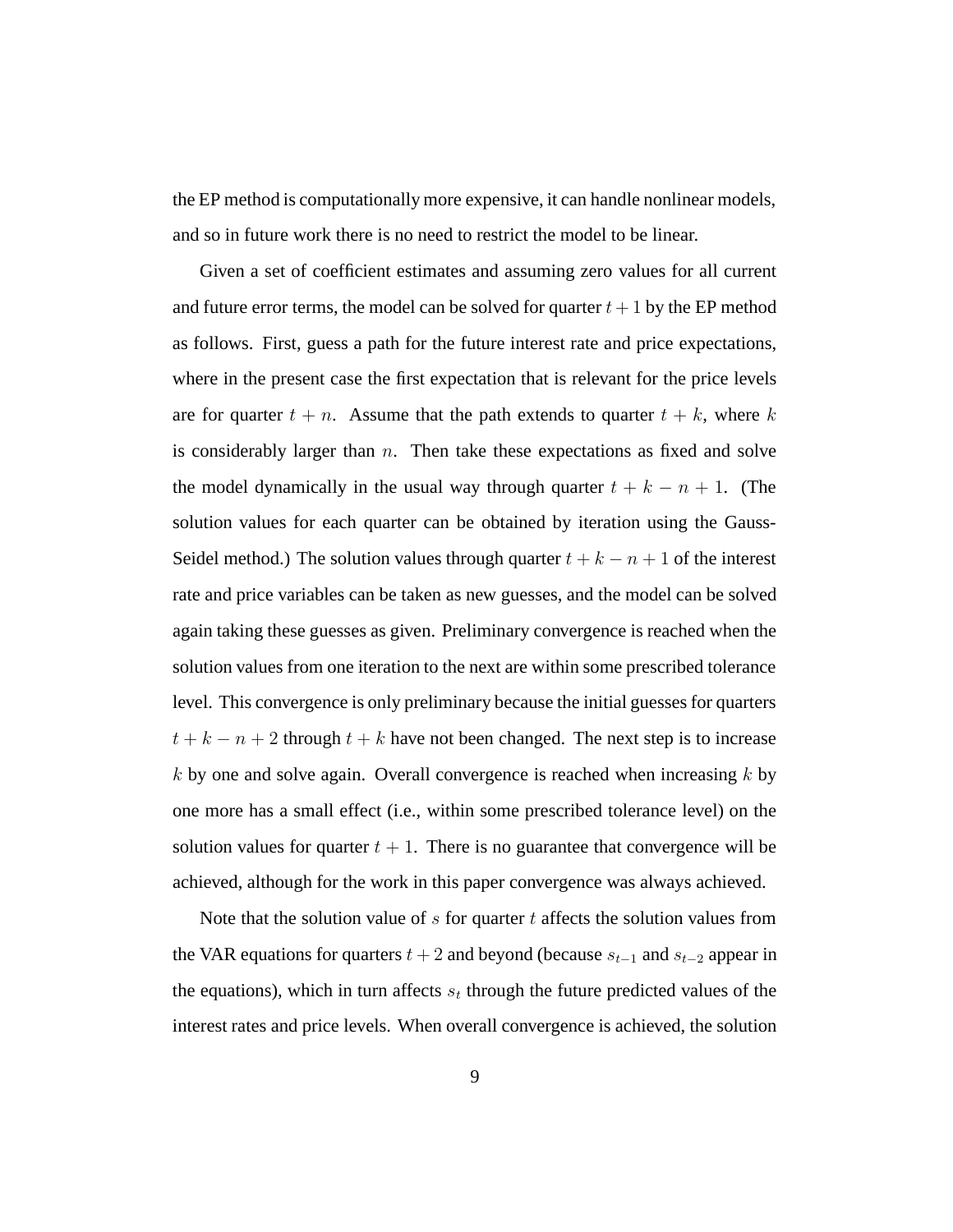value of  $s_t$  is model consistent in that it is consistent with the predicted future values of the interest rates and price levels.

In computing root mean squared errors in Section 4 and in examining the properties of the model in Section 5, predictions of s are generated for quarters beyond t. These predictions are based only on information available at the end of t. In fact, in the process of solving the model for t, predictions for  $t + 1$  and beyond are needed using the EP method. If  $k$  in the solution method is taken to be large enough, then the predictions for  $t + 1$  and beyond that are used to compute the predictions for  $t$  can be used without further calculations. The main point to realize is that no information beyond the end of quarter  $t$  is used for the future predictions.

### **Discussion**

The "fundamental" that is driving the exchange rate is the expected future relative price level. Agents expect there to be PPP in the long run. They use the VAR equations to form expectations of the future price levels of the two countries. Anything that changes these expectations changes the expected long run value of the exchange rate, which changes the spot rate. Expectations of future interest rates also affect the spot rate through equation (2).

This way of modeling exchange rate determination is different from traditional exchange rate models. In "asset" models of exchange rate determination of the kind examined by Meese and Rogoff (1983), the exchange rate is on the left hand side and relative money supply, real output, and interest rate variables are on the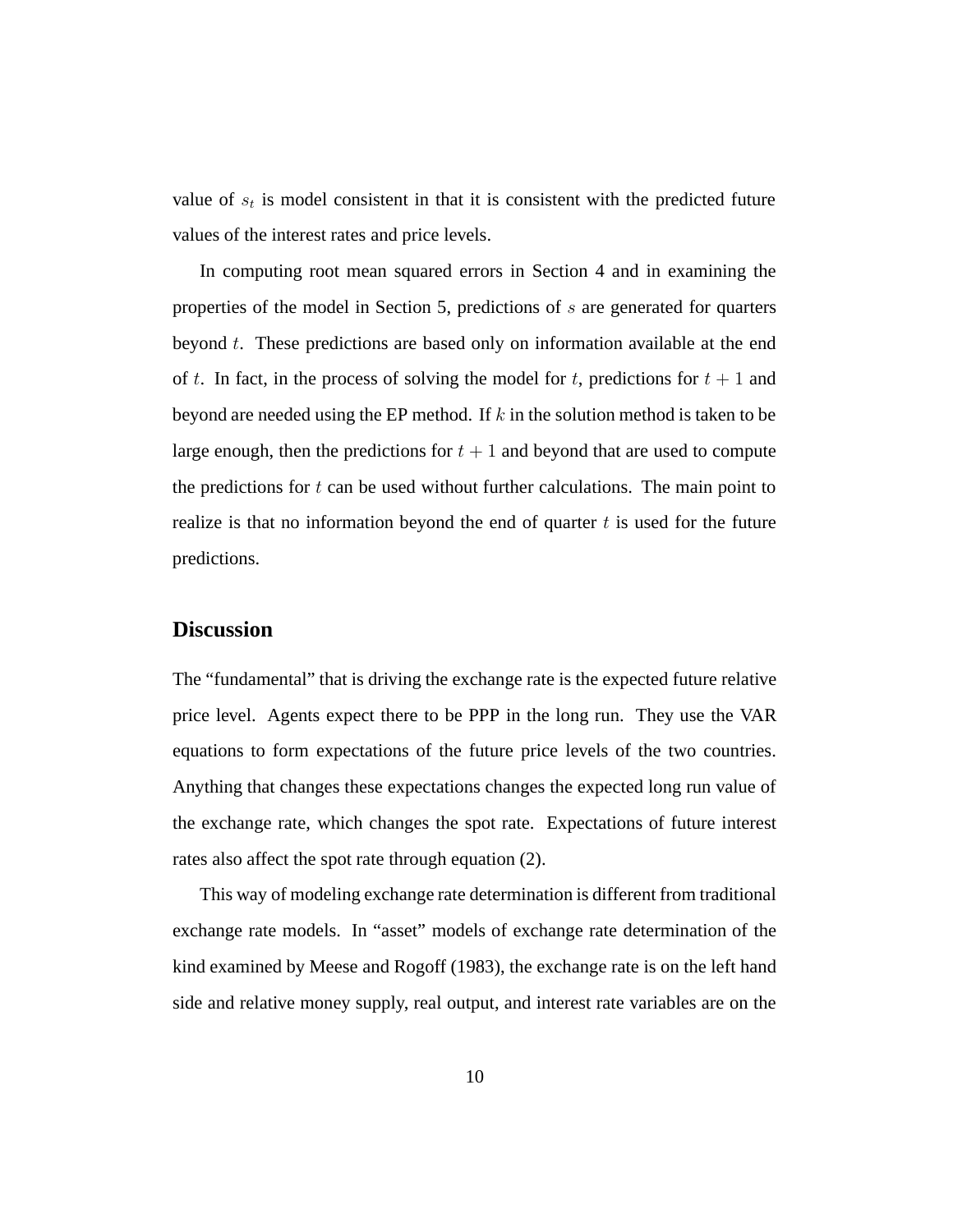right hand side. In a more general version of this model examined in Engel, Mark, and West (2007, equation (7), p. 6) the exchange rate is on the left hand side and various current and expected future macroeconomic variables are on the right hand side. Many macroeconomic variables thus directly affect the exchange rate in these models. In the model in this paper many macroeconomic variables also affect the exchange rate, but they do so by affecting agents expectations of the future interest rates and price levels through the VAR equations (or, more generally, through whatever model the agents are assumed to use). The focus here is on estimating how agents form their expectations.

### **3 Estimation**

There are 240 coefficients to estimate in the VAR equations and 2 coefficients to estimate in equation (6),  $\beta$  and  $\lambda$ . Under the assumption that the errors terms  $\mu_{1t+1},\ldots,\mu_{11t+1}$  are jointly normally distributed with zero means and some covariance matrix  $\Sigma$ , the 242 coefficients can be estimated by full information maximum likelihood (FIML). The FIML estimation of nonlinear models with rational expectations is discussed in Fair and Taylor (FT) (1990), and the procedure presented in this paper has been used to obtain the FIML estimates. This procedure handles very general problems, although it is computationally intensive. It is roughly as follows. First, for a given set of coefficients the model can be solved for each quarter of the estimation period using the EP method. If there are  $T$  observations, then there are  $T$  overall solutions using the EP method. Each overall solution for a quarter is conditional on all actual lagged values. In other words, the solution for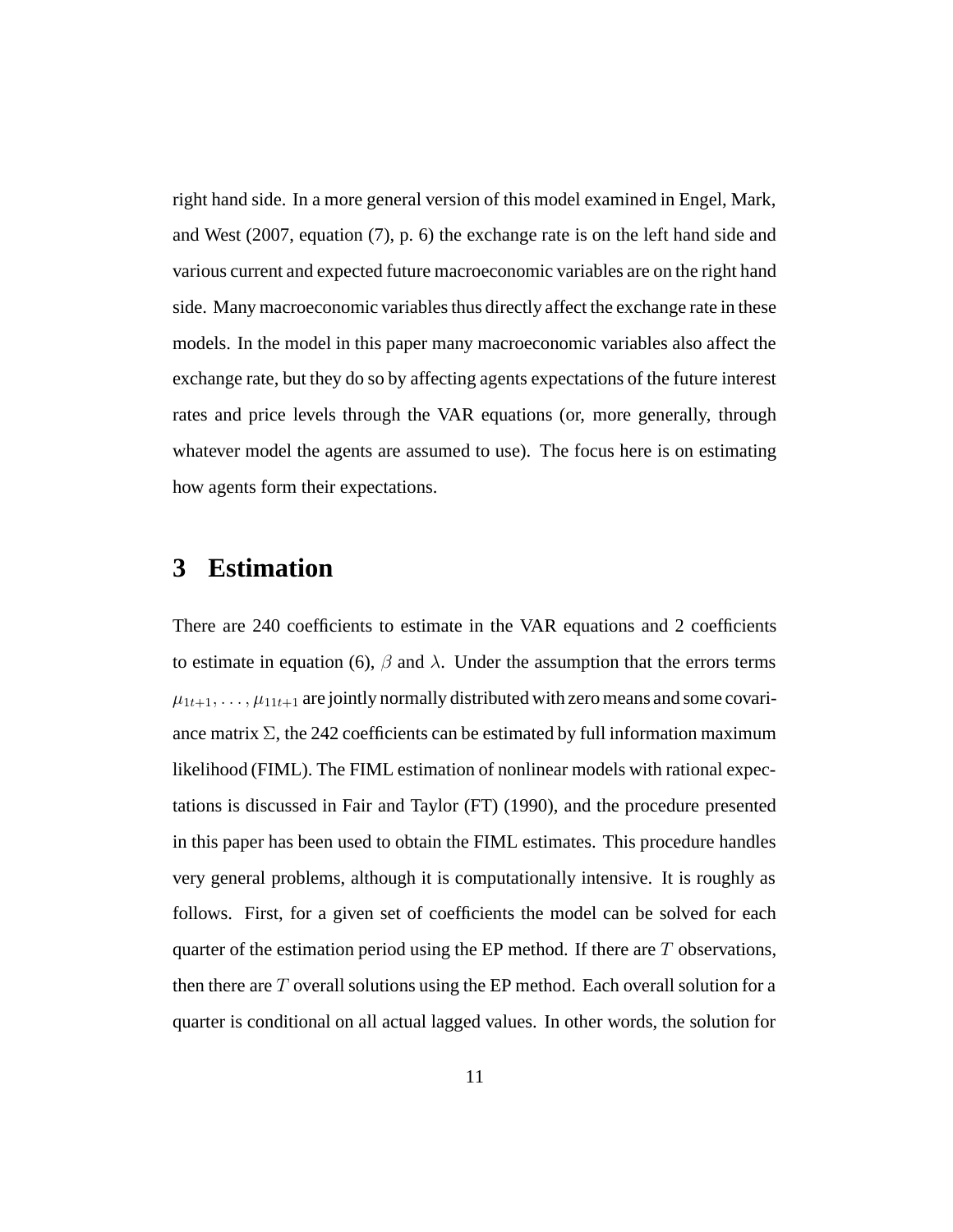quarter t is based on information through quarter  $t - 1$ . Once the model has been solved for the  $T$  quarters for the given set of coefficients, the value of the likelihood function can be computed because the error terms can be computed. One maximum likelihood function evaluation thus requires  $T$  uses of the EP method, where each use requires solving the model for many quarters into the future.

Once a procedure is available for computing the value of the likelihood function for a given set of coefficients, the estimation problem can be turned over to a nonlinear maximization algorithm. These algorithms search over sets of coefficients to find the set that maximizes the objective function. For the FIML estimation of large models the algorithm that I have found best to use is the Parke (1982) algorithm, and it has been used for the work below.

In the FIML estimation of rational expectations models most of the solution time is spent solving the model. The extra calculations that, say, the Parke algorithm takes once the value of the likelihood function has been computed are trivial. Therefore, one way to estimate the computational cost is to count the number of times the equations are "passed through" using the Gauss-Seidel method. One pass through is simply calculating once the left hand side values of the equations for a given set of right hand side values for a single quarter. The number of "pass throughs" required for a typical estimation problem is discussed in the next section.

Finally, note that actual data are not needed beyond the end of the estimation period, because no simulation begins after the end. Any solution values that are needed beyond the end of the estimation period are computed dynamically.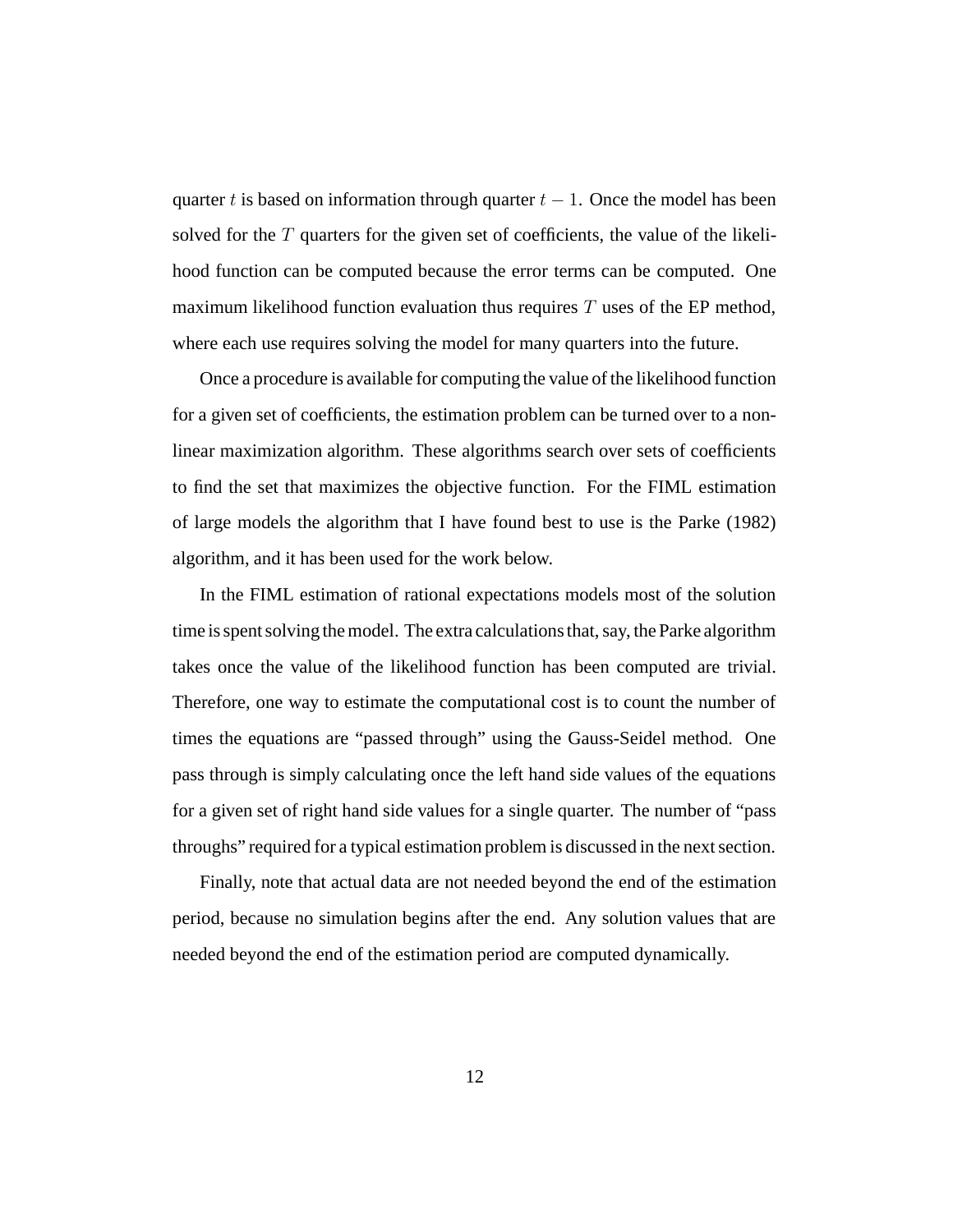## **4 The Results**

### **Computational Issues**

The sources for the data are presented in Table 1. The estimation periods begin in 1972:2, which is roughly the beginning of flexible exchange rates. The estimation period ends in 2004:3 for Canada and Japan, 2004:4 for Australia, and 1998:4 for Germany. For Germany 1998:4 was the last quarter before the introduction of the euro. There are thus 130 observations for Canada and Japan, 131 observations for Australia, and 107 observations for Germany. The covariance matrix of the error terms for each country,  $\Sigma$ , is  $11 \times 11$ . The covariance matrix of the coefficient estimates, which will be denoted V, is  $242 \times 242$ . V is the inverse of the matrix of the second derivatives of the log of the likelihood function.

Consider the estimation problem for Canada. (The estimation problems for the other countries are similar.) There are 242 coefficients to estimate and 130 observations. The estimates were obtained using the Fair-Parke (FP) (2003) program, a FORTRAN program. This program uses the EP method to solve the model and the Parke algorithm to compute the FIML estimates. The number of iterations that the Parke algorithm takes to converge depends on the starting point and the tolerance level. A typical run to estimate the 242 coefficients takes about 300 iterations, which requires about 280,000 evaluations of the likelihood function. (These evaluations include those needed to compute the covariance matrix  $V$  numerically.) The number of "pass throughs" for 280,000 evaluations is about 9.75 billion. The time taken for this many pass throughs on a computer with a 2.7 Ghz chip is about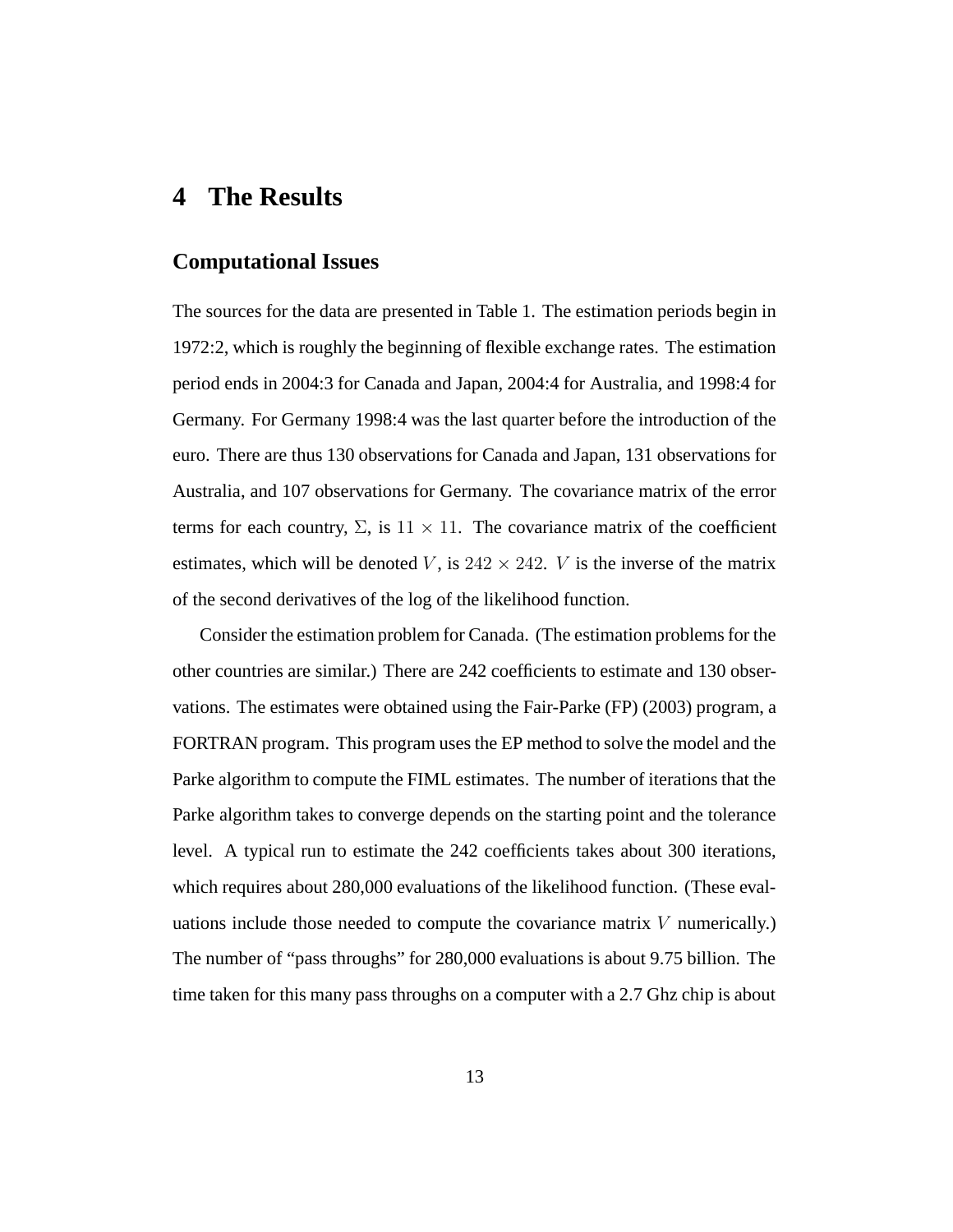27 hours.

The full estimation problem thus requires about a day of computer time, which makes it costly to search, say, over different values of m and n. In addition, the numerical computation of V does not always result in a positive definite matrix, due probably to tolerance issues and rounding errors. An alternative procedure that was followed for much of the estimation was to fix the coefficients in the VAR equations except the constant terms at their OLS estimates and estimate only  $\beta$ ,  $\alpha$ , and the ten constants. No restrictions were placed on  $\Sigma$ . This procedure will be called "restricted" estimation. It always resulted in a positive definite matrix for the restricted V, which is  $12 \times 12$ . It is obviously must faster, taking usually less than an hour of computer time on the 2.7 Ghz chip computer. Unless stated otherwise, the estimation discussed below is the restricted estimation.

### **Coefficient Estimates**

In the first stage of the estimation work for each country values of  $n$  of 5, 9, and 13 were tried and values of  $m$  of 2, 3, and 4 were tried. The value of the likelihood function was recorded for each estimation. For all four countries  $m = 2$  resulted in the largest likelihood function value. This means that agents are estimated to solve equation (1) forward only one quarter. For all but Canada  $n = 9$  resulted in the largest likelihood function value. For Canada the maximum was at  $n = 5$ . The likelihood functions were well behaved in the sense that the maximum for  $n$  was independent of the value used for  $m$  and the maximum for  $m$  was independent of the value used for n.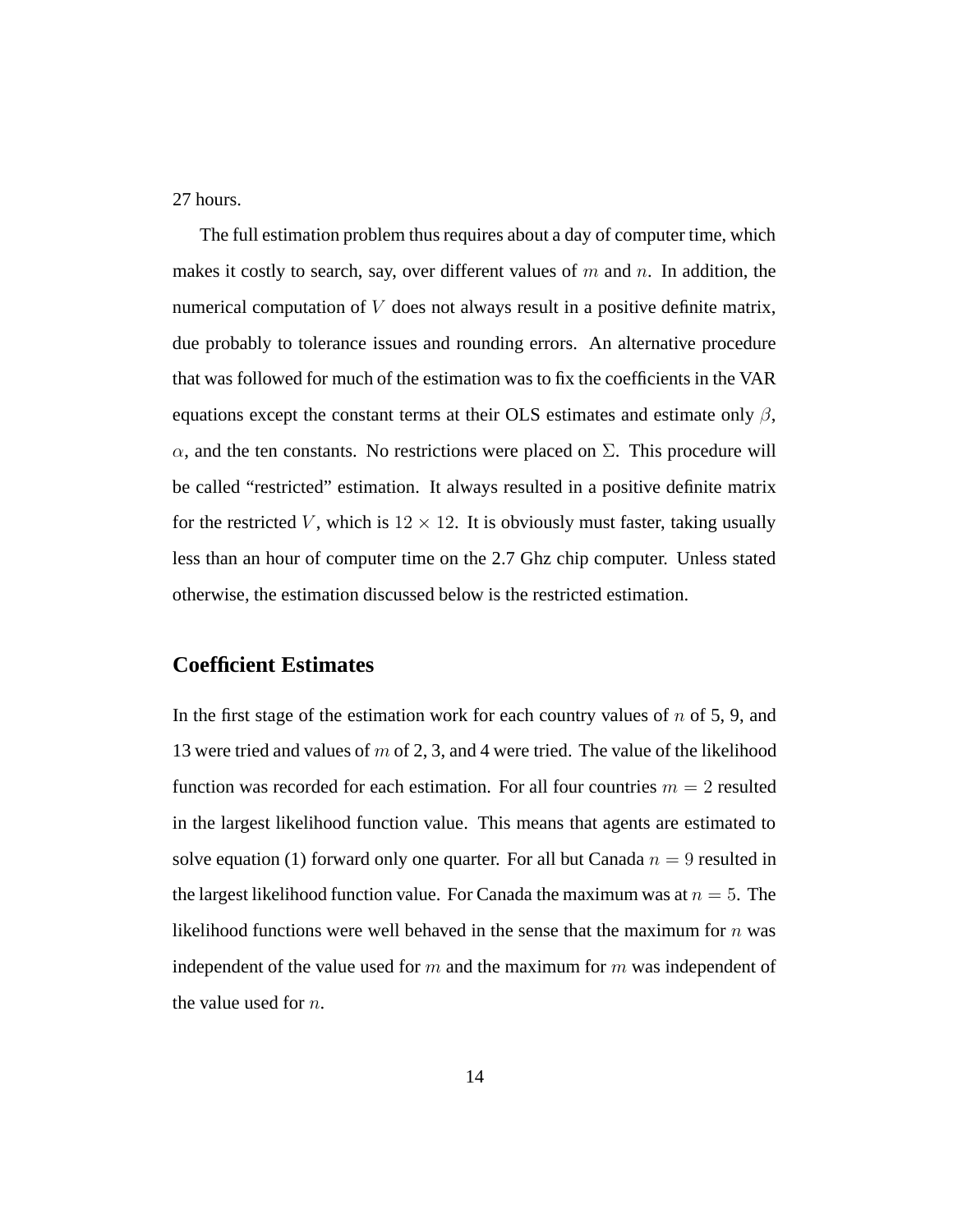| Coefficient estimates for equation (0) |                              |                |          |         |                        |      |  |
|----------------------------------------|------------------------------|----------------|----------|---------|------------------------|------|--|
|                                        | <b>Restricted Estimation</b> |                |          |         | <b>Full Estimation</b> |      |  |
|                                        | $\hat{\beta}$                |                | $\chi^2$ | p-value | $\beta$                |      |  |
| Canada                                 | .020<br>(5.09)               | .055<br>(3.20) | 1.710    | .191    | .021                   | .061 |  |
| Japan                                  | $-.080$<br>$(-2.04)$         | .032<br>(1.64) | 8.105    | .004    | $-.055$                | .020 |  |
| Germany                                | $-.018$<br>$(-2.86)$         | .092<br>(3.20) | 0.017    | .896    | $-.017$                | .082 |  |
| Australia                              | .039<br>(3,84)               | .064<br>(2.62) | 22.607   | .000    | .031                   | .043 |  |

| Table 2                                       |  |
|-----------------------------------------------|--|
| <b>Coefficient Estimates for Equation (6)</b> |  |

 $\bullet$  *n* is 5 for Canada and 9 for the other countries.

•  $m$  is 2 for all four countries.

• t-statistics are in parentheses.

• The  $\chi^2$  test is of the restriction that the coefficients of  $\rho_{t+n}^e$  and  $s_{t-1}$  in equation (6) sum to one.

• The estimation periods are 1972:2–2004:3 for Canada and Japan, 1972:2–2004:4 for Australia, and 1972:2–1998:4 for Germany.

• See Table 1 for a description of the data.

The estimates are presented in Table 2. They are based on  $m = 2$  for all four countries and  $n = 5$  for Canada and  $n = 9$  for the other three. Only the estimates for  $\beta$  and  $\lambda$  are presented. The  $\chi^2$  test in the table is a test of the hypothesis that the coefficients of  $\log \rho_{t+n}^e$  and  $s_{t-1}$  sum to one.<sup>4</sup> Coefficient estimates from the full estimation are also presented in Table 2. They do not have t-statistics because the estimates of the full  $V$  were unreliable.

The estimates of  $\lambda$  in Table 2 are significant at conventional levels except for Japan, where the estimate is .032 and the t-statistic is 1.64. The estimates are small, ranging from .032 to .092, and thus show a slow adjustment to PPP. The

<sup>&</sup>lt;sup>4</sup>If L is the value of the log of the likelihood function in the restricted case and  $L^*$  is the value in the unrestricted case,  $2(L^* - L)$  is distributed as  $\chi^2$  with one degree of freedom. This test simply requires reestimating the model without the summation restriction imposed.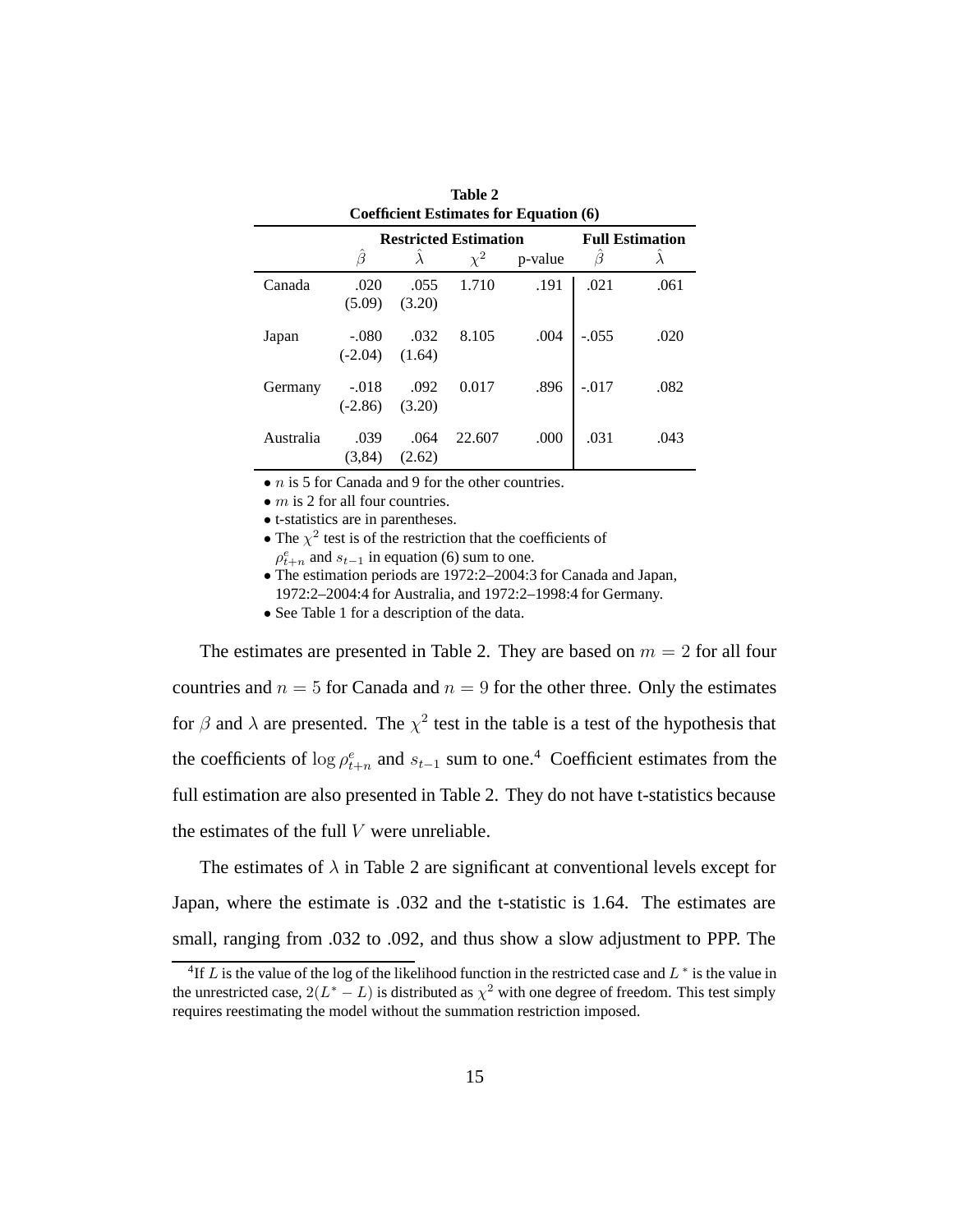summation restriction is rejected for Japan and Australia, but not for Canada and Germany. The full estimation estimate of  $\lambda$  is larger than the restricted estimation estimate for Canada and smaller for the others. In general the full and restricted estimates are fairly close. The estimation results are thus supportive of the model in the sense that the estimates of  $\lambda$  are significant or nearly significant and the estimates are similar in size across countries.

#### **Root Mean Squared Errors**

Once the model is estimated, it can be used to make predictions of the exchange rate, and these can be compared to predictions from the random walk model. Various root mean squared errors (RMSEs) are presented in Table 3. The prediction period considered is 1990:1–2004:4 (60 quarters) for Australia, 1990:1–2004:3 (59 quarters) for Canada and Japan, and 1990:1–1998:4 (36 quarters) for Germany. Four sets of results per country are presented in Table 3. The first uses the full estimates in Table 2 (along with the full estimates of the VAR coefficients). The second uses the restricted estimates in Table 2 (along with the OLS estimates of the VAR coefficients except for the constant terms, which are not restricted). The RMSEs for these two sets are within sample because the prediction periods are within the estimation periods.

The RMSEs for the third set are outside sample. They are based on rolling estimates. For the first estimates the estimation period ended in 1989:4 (all estimation periods begin in 1972:2). These estimates were used for the prediction period that began in 1990:1. For the second estimates the estimation period ended in 1990:1,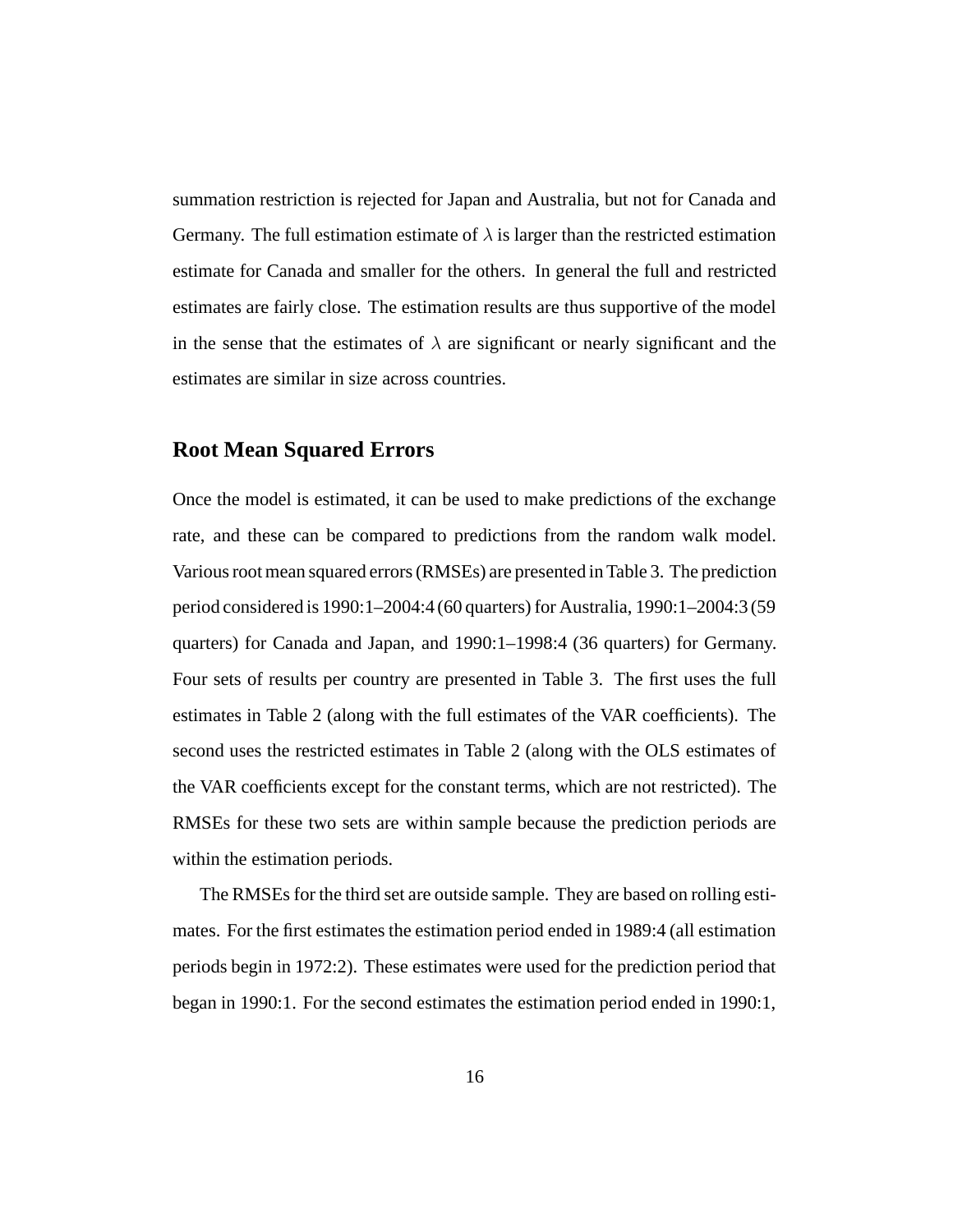|           | Percentage Points        |      |                |       |
|-----------|--------------------------|------|----------------|-------|
|           |                          |      | Quarters ahead |       |
|           |                          | 1    | 4              | 8     |
| Canada    | Within sample-full       | 2.65 | 4.99           | 6.63  |
|           | Within sample–restricted | 2.72 | 5.42           | 7.51  |
|           | Outside sample           | 2.80 | 5.86           | 9.65  |
|           | Random walk              | 2.81 | 6.24           | 9.29  |
| Japan     | Within sample—full       | 6.03 | 9.73           | 12.42 |
|           | Within sample-restricted | 6.05 | 10.16          | 13.94 |
|           | Outside sample           | 6.29 | 12.32          | 20.26 |
|           | Random walk              | 6.25 | 11.83          | 18.57 |
| Germany   | Within sample—full       | 5.69 | 9.24           | 9.99  |
|           | Within sample-restricted | 5.67 | 9.23           | 10.11 |
|           | Outside sample           | 5.77 | 9.26           | 11.64 |
|           | Random walk              | 5.92 | 10.16          | 12.70 |
| Australia | Within sample-full       | 4.85 | 9.94           | 13.79 |
|           | Within sample—restricted | 4.79 | 9.73           | 13.17 |
|           | Outside sample           | 4.94 | 10.56          | 16.12 |
|           | Random walk              | 5.04 | 11.53          | 18.03 |

#### **Table 3 Root Mean Squared Errors Percentage Points**

• The prediction periods are 1990.1–2004:3 for Canada and Japan, 1990.1–2004:4 for Australia, and 1990.1–1998:4 for Germany.

• Number of observations for one-, four-, and eight-quarters ahead: Canada and Japan, 59, 56, 52, Australia, 60, 57, 53, Germany, 36, 33, 29.

and they were used for the prediction period that began in 1990:2. For the last estimates the estimation period ended in 2004:3 for Australia, 2004:2 for Canada and Japan, and 1998:3 for Germany. The calculations for these RMSEs required estimating the model 60 times for Australia, 59 times for Canada and Japan, and 36 times for Germany. All these estimates were restricted FIML estimates. Full estimation would have required many months.

The random walk model is  $S_t = S_{t-1}$ . The fourth set of RMSEs in Table 3 is for this model. The predictions from the random walk model are all in effect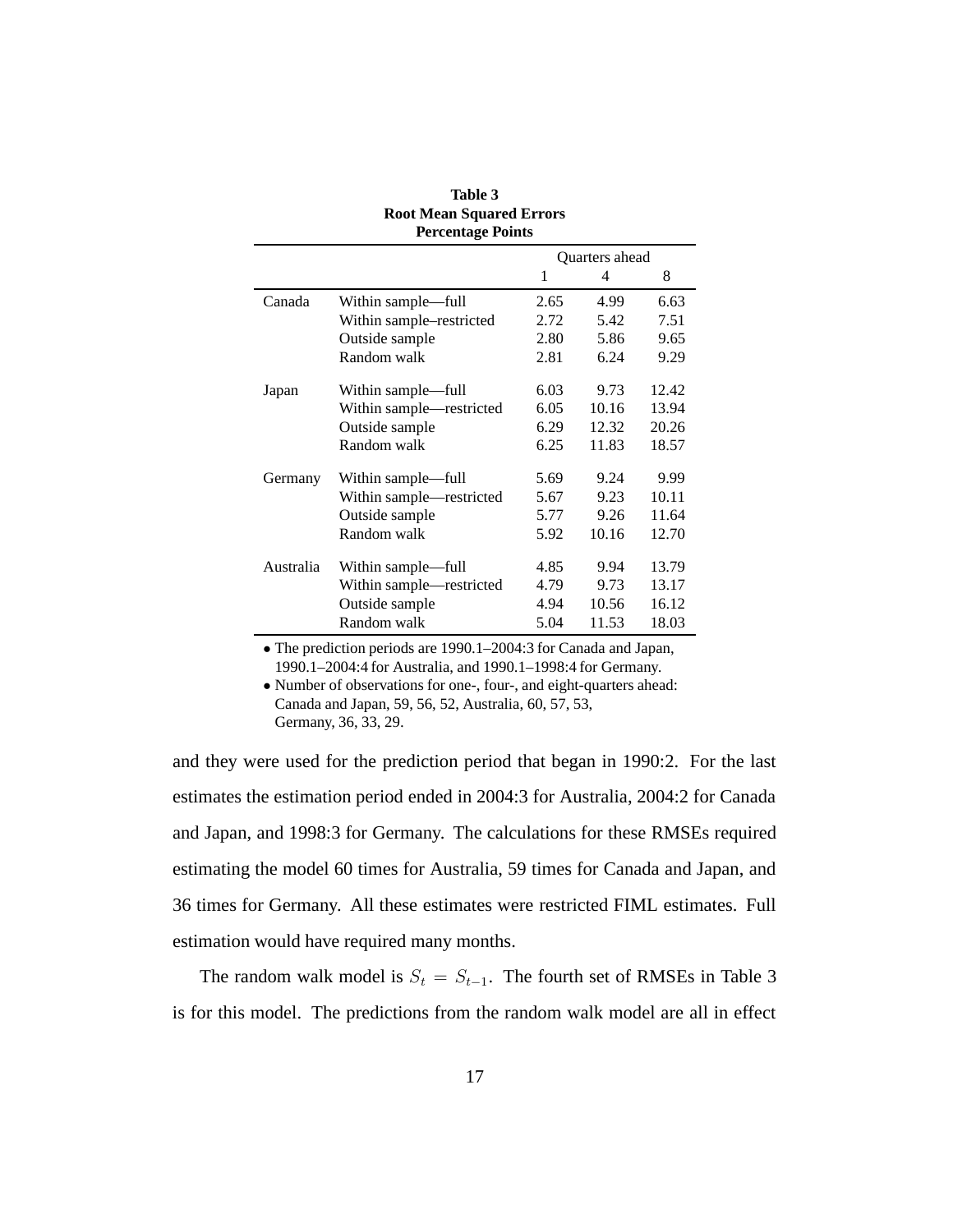outside sample since there are no coefficients estimated.

One-quarter-ahead, four-quarter-ahead, and eight-quarter-ahead RMSEs are presented in Table 3. For Canada and Japan there are 59 one-quarter-ahead predictions, 56 four-quarter-ahead predictions, and 52 eight-quarter-ahead predictions. For Australia, the respective numbers are 60, 57, and 53, and for Germany they are 36, 33, and 29.

Comparing within sample—full to within sample—restricted, the full RMSEs are slightly smaller for Canada and Japan, about the same for Germany, and slightly larger for Australia. In general the full and restricted RMSEs are fairly close, and so the predictions of the model are not sensitive to full versus restricted estimation.

All the within sample RMSEs are noticeably smaller than the random walk RMSEs. The outside sample RMSEs are smaller than the random walk RMSEs for Germany and Australia and larger for Japan. For Canada the outside sample RMSE is the same for one-quarter-ahead, smaller for four-quarters-ahead, and larger for eight-quarters-ahead. The overall RMSE results are thus somewhat in favor of the present model over the random walk model. It is also possible that the results would be even more favorable to the present model if full estimation were feasible. In other words, given that the within sample—full RMSEs for Canada and Japan are smaller than the within sample—restricted RMSEs, it may be that Canada and Japan would also have lower outside sample RMSEs than the random walk model had the rolling estimates been done using full estimation.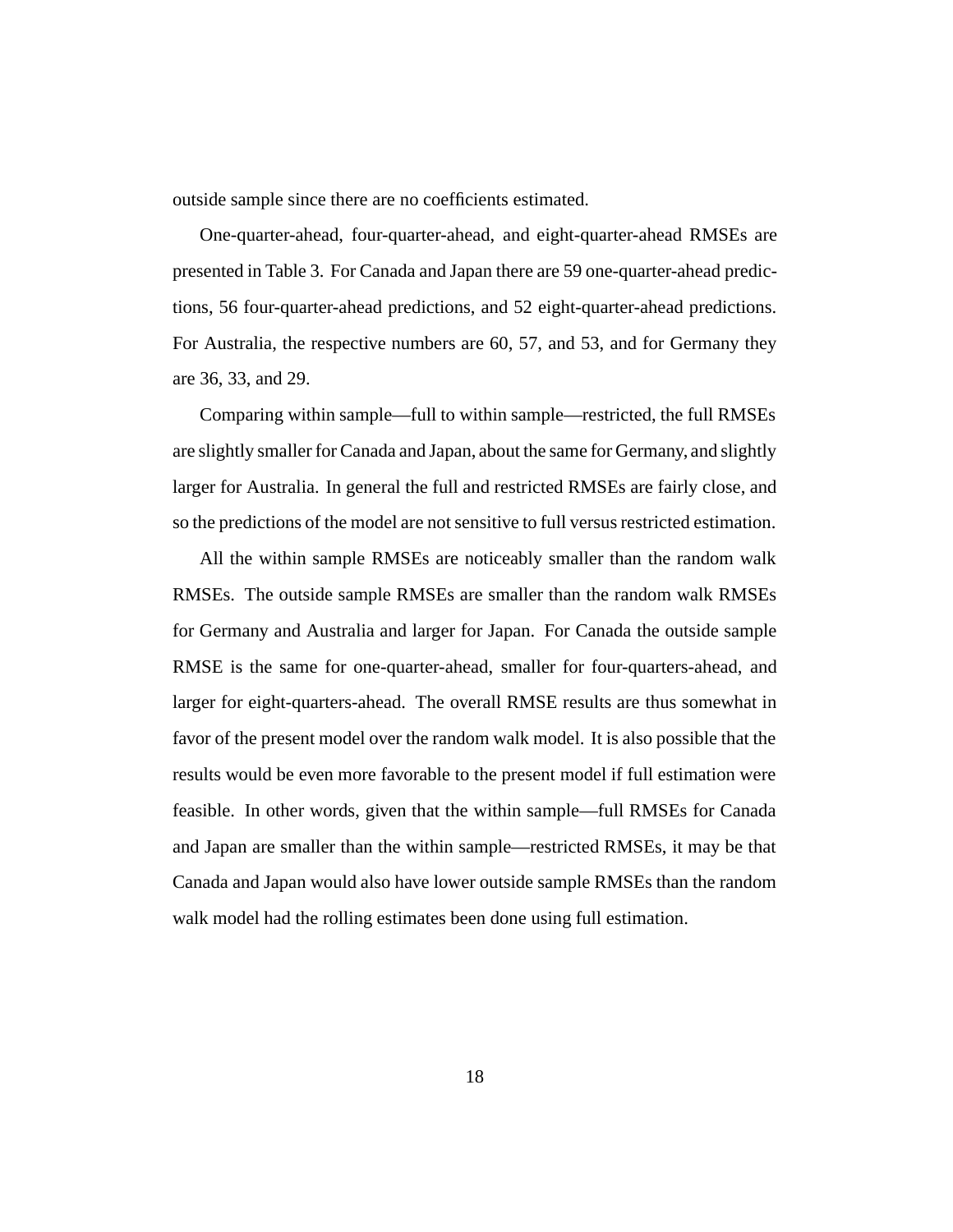## **5 Properties of the Model**

### **Two Experiments**

Two experiments were performed per country using the restricted estimates in Table 2. First, the model was solved for s for the period beginning in  $t = 1992:1$  with all the current and future error terms set to zero. Call this the "base" solution. Then for the first experiment the error term in equation (7)—the equation determining the interest rate for the home country—was taken to be .005 in  $t + 1 = 1992:2$  and zero otherwise. All other error terms were still set to zero. The model was then solved again for s for the period beginning in  $t = 1992$ :1. Call this the "r shock" solution. This shock is roughly a .5 percentage point shock to the interest rate. For the second experiment the error term in equation (8)—the equation determining the price level for the home country—was taken to be .01 in  $t + 1 = 1992:2$  and zero otherwise. All other error terms were still set to zero. The model was then solved again for s for the period beginning in  $t = 1992$ :1. Call this the "p shock" solution. This shock is roughly a one percentage point shock to the price level.

The results are presented in Table  $4<sup>5</sup>$  Each value in the table is the predicted value from the shocked solution minus the predicted value from the base solution times 100 (to put the values in percentage points). The variables are  $s$ ,  $\log q$ , and log  $\rho$ . Values are presented for 8 quarters for s, for 9 quarters for log q, and for 17 quarters for log  $\rho$  (13 quarters for Canada). Remember that the predicted value for s for a given quarter depends on the predicted value of  $\log q$  for one quarter ahead

 $5B$  Because the model is linear (in logs), the results in Table 4 do not depend on the particular starting quarter, 1992:1, used. Any quarter will give the same results.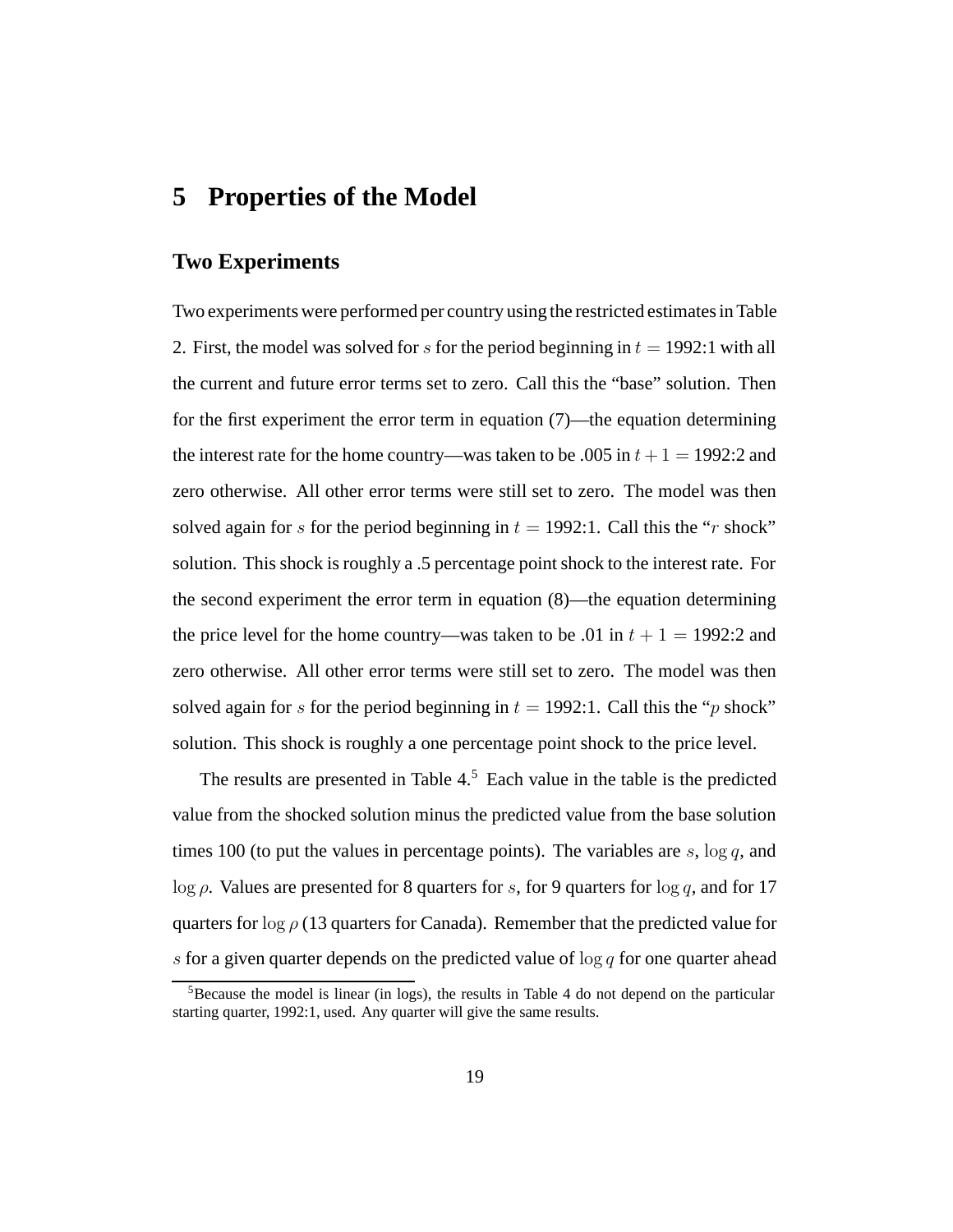| Canada  |                  |           |                  |                  |           |             |
|---------|------------------|-----------|------------------|------------------|-----------|-------------|
|         |                  | $r$ shock |                  |                  | $p$ shock |             |
| Quarter | $\boldsymbol{s}$ | $\log q$  | $\log \rho$      | $\boldsymbol{s}$ | $\log q$  | $\log \rho$ |
| 1992:1  | $-0.52$          | 0.00      | 0.00             | 0.04             | 0.00      | 0.00        |
| 1992:2  | $-1.41$          | $-0.50$   | 0.00             | 0.06             | 0.00      | 1.00        |
| 1992:3  | $-2.00$          | $-0.40$   | $-0.10$          | 0.01             | $-0.02$   | 1.06        |
| 1992:4  | $-2.31$          | $-0.24$   | $-0.36$          | $-0.06$          | $-0.05$   | 0.95        |
| 1993:1  | $-2.46$          | $-0.16$   | $-0.42$          | $-0.11$          | $-0.05$   | 0.84        |
| 1993:2  | $-2.51$          | $-0.10$   | $-0.38$          | $-0.13$          | $-0.03$   | 0.75        |
| 1993:3  | $-2.50$          | $-0.07$   | $-0.34$          | $-0.15$          | $-0.02$   | 0.66        |
| 1993:4  | $-2.45$          | $-0.05$   | $-0.29$          | $-0.19$          | $-0.02$   | 0.58        |
| 1994:1  |                  | $-0.03$   | $-0.26$          |                  | $-0.04$   | 0.50        |
| 1994:2  |                  |           | $-0.25$          |                  |           | 0.43        |
| 1994:3  |                  |           | $-0.26$          |                  |           | 0.37        |
| 1994:4  |                  |           | $-0.28$          |                  |           | 0.32        |
| 1995:1  |                  |           | $-0.30$          |                  |           | 0.27        |
|         |                  |           | <b>Australia</b> |                  |           |             |
|         |                  | $r$ shock |                  |                  | $p$ shock |             |
| Quarter | $\boldsymbol{s}$ | $\log q$  | $\log \rho$      | $\boldsymbol{s}$ | $\log q$  | $\log \rho$ |
| 1992:1  | $-0.44$          | 0.00      | 0.00             | 0.08             | 0.00      | 0.00        |
| 1992:2  | $-1.23$          | $-0.50$   | 0.00             | 0.12             | 0.00      | 1.00        |
| 1992:3  | $-1.68$          | $-0.37$   | 0.18             | 0.05             | $-0.04$   | 1.01        |
| 1992:4  | $-1.86$          | $-0.21$   | 0.42             | $-0.11$          | $-0.10$   | 1.03        |
| 1993:1  | $-1.93$          | $-0.14$   | 0.54             | $-0.29$          | $-0.13$   | 1.06        |
| 1993:2  | $-1.95$          | $-0.11$   | 0.61             | $-0.45$          | $-0.13$   | 1.12        |
| 1993:3  | $-1.95$          | $-0.09$   | 0.67             | $-0.56$          | $-0.11$   | 1.19        |
| 1993:4  | $-1.90$          | $-0.07$   | 0.74             | $-0.62$          | $-0.09$   | 1.25        |
| 1994:1  |                  | $-0.05$   | 0.81             |                  | $-0.07$   | 1.27        |
| 1994:2  |                  |           | 0.88             |                  |           | 1.27        |
| 1994:3  |                  |           | 0.94             |                  |           | 1.23        |
| 1994:4  |                  |           | 0.96             |                  |           | 1.17        |
| 1995:1  |                  |           | 0.95             |                  |           | 1.10        |
| 1995:2  |                  |           | 0.90             |                  |           | 1.02        |
| 1995:3  |                  |           | 0.82             |                  |           | 0.94        |
| 1995:4  |                  |           | 0.72             |                  |           | 0.87        |
| 1996:1  |                  |           | 0.61             |                  |           | 0.80        |

**Table 4 Effects of an Interest Rate Shock and a Price Shock Values in Percentage Points**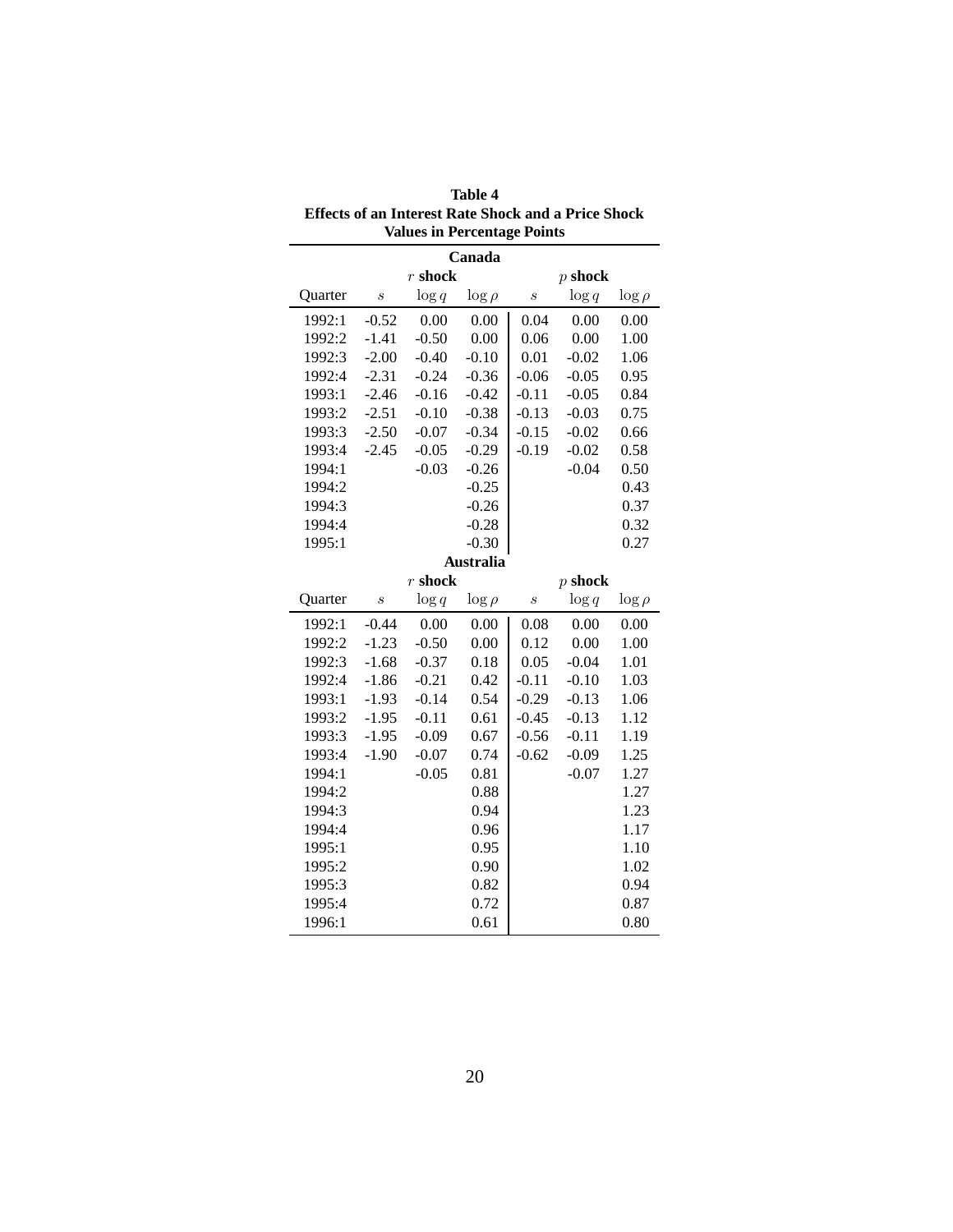|                  |                  |           | <b>Japan</b>       |                  |           |              |
|------------------|------------------|-----------|--------------------|------------------|-----------|--------------|
|                  |                  | $r$ shock |                    |                  | $p$ shock |              |
| Quarter          | $\boldsymbol{s}$ | $\log q$  | $\log \rho$        | $\boldsymbol{s}$ | $\log q$  | $\log \rho$  |
| 1992:1           | $-0.49$          | 0.00      | 0.00               | 0.00             | 0.00      | 0.00         |
| 1992:2           | $-1.57$          | $-0.50$   | 0.00               | $-0.04$          | 0.00      | 1.00         |
| 1992:3           | $-2.61$          | $-0.62$   | 0.16               | $-0.15$          | $-0.03$   | 0.96         |
| 1992:4           | $-3.38$          | $-0.49$   | 0.36               | $-0.32$          | $-0.07$   | 0.89         |
| 1993:1           | $-3.96$          | $-0.39$   | 0.45               | $-0.49$          | $-0.09$   | 0.77         |
| 1993:2           | $-4.37$          | $-0.32$   | 0.42               | $-0.61$          | $-0.07$   | 0.63         |
| 1993:3           | $-4.63$          | $-0.25$   | 0.38               | $-0.66$          | $-0.04$   | 0.47         |
| 1993:4           | $-4.76$          | $-0.19$   | 0.36               | $-0.65$          | $-0.01$   | 0.30         |
| 1994:1           |                  | $-0.13$   | 0.36               |                  | 0.02      | 0.14         |
| 1994:2           |                  |           | 0.40               |                  |           | $-0.02$      |
| 1994:3           |                  |           | 0.48               |                  |           | $-0.17$      |
| 1994:4           |                  |           | 0.60               |                  |           | $-0.31$      |
| 1995:1           |                  |           | 0.75               |                  |           | $-0.43$      |
| 1995:2           |                  |           | 0.90               |                  |           | $-0.52$      |
| 1995:3           |                  |           | 1.03               |                  |           | $-0.60$      |
| 1995:4           |                  |           | 1.13               |                  |           | $-0.65$      |
| 1996:1           |                  |           | 1.18               |                  |           | $-0.68$      |
|                  |                  |           | <b>Germany</b>     |                  |           |              |
|                  |                  | $r$ shock |                    |                  | $p$ shock |              |
| Quarter          | $\boldsymbol{s}$ | $\log q$  | $\log \rho$        | $\boldsymbol{s}$ | $\log q$  | $\log \rho$  |
| 1992:1           |                  |           |                    |                  |           |              |
|                  | $-0.46$          | 0.00      | 0.00               | $-0.002$         | 0.00      | 0.00         |
| 1992:2           | $-1.31$          | $-0.50$   | 0.00               | $-0.08$          | 0.00      | 1.00         |
| 1992:3           | $-1.96$          | $-0.42$   | 0.08               | $-0.13$          | $-0.08$   | 0.53         |
| 1992:4           | $-2.47$          | $-0.37$   | 0.22               | $-0.08$          | 0.02      | 0.59         |
| 1993:1           | $-2.84$          | $-0.33$   | 0.34               | 0.01             | 0.02      | 0.45         |
| 1993:2           | $-3.07$          | $-0.27$   | 0.40               | 0.15             | 0.06      | 0.33         |
| 1993:3           | $-3.18$          | $-0.22$   | 0.45               | 0.31             | 0.07      | 0.22         |
| 1993:4           | $-3.17$          | $-0.16$   | 0.45               | 0.46             | 0.08      | 0.12         |
| 1994:1           |                  | $-0.09$   | 0.44               |                  | 0.07      | 0.03         |
| 1994:2           |                  |           | 0.41               |                  |           | $-0.02$      |
| 1994:3           |                  |           | 0.35               |                  |           | $-0.05$      |
| 1994:4           |                  |           | 0.27               |                  |           | $-0.05$      |
| 1995:1           |                  |           | 0.17               |                  |           | $-0.03$      |
| 1995:2           |                  |           | 0.06               |                  |           | 0.02         |
| 1995:3           |                  |           | $-0.07$            |                  |           | 0.10         |
| 1995:4<br>1996:1 |                  |           | $-0.20$<br>$-0.33$ |                  |           | 0.19<br>0.29 |

#### **Table 4 (continued) Effects of an Interest Rate Shock and a Price Shock Values in Percentage Points**

• Interest rate shock was 0.5 percentage points.

• Price shock was 1.0 percentage points.

•  $s = \log$  of the spot exchange rate.

- $\rho = (1 + R^*)/(1 + R)$ , where R is home country's<br>interest rate and  $R^*$  is U.S. interest rate interest rate and  $R^*$  is U.S. interest rate.
- $q = P/P^*$ , where P is home country's price level and  $P^*$  is U.S. price level.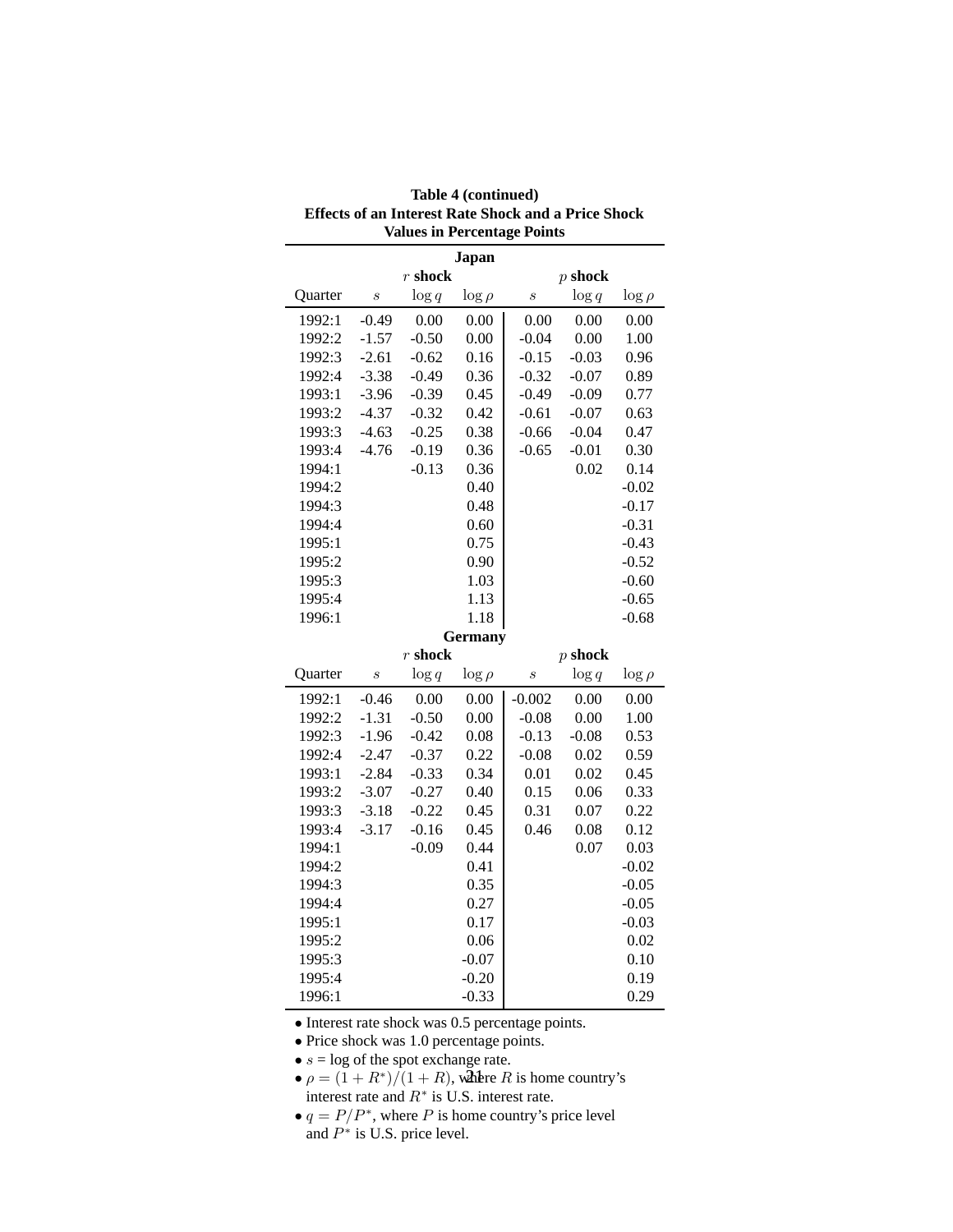and the predicted value of  $\log \rho$  for 9 quarters ahead (5 quarters for Canada) equation (6).

The results for the  $r$  shock experiment are similar across countries. The exchange rate appreciates—from 0.44 percent after one quarter for Australia to 0.52 percent for Canada and from 1.90 percent after eight quarters for Australia to 4.76 percent for Japan. The relative interest rate variable,  $\log q$ , decreases, which means that the home country's interest rate increases relative to the U.S. interest rate. This decrease in  $\log q$  is, of course, what is driving the appreciation. For Canada the relative price level variable,  $\log \rho$ , decreases. This is what one might expect the VAR equations to show, namely that an increase in Canada's interest rate relative to the U.S. interest rate and the corresponding appreciation of the exchange rate lead to the price level in Canada decreasing relative to the price level in the United Sates. The fall in  $\log \rho$  in turn leads to the Canadian dollar appreciating more than otherwise. For the other countries, however,  $\log \rho$  increases (except for Germany for 1995:3 and 1995:4), which, other things being equal, mitigates the appreciation. The VAR equations have not been constrained in any way, and it turns out that for Australia, Japan, and Germany they have the property that an increase in the home country's relative interest rate leads to an increase in its relative price level. The main result of this experiment, however, is that the interest rate effect dominates the price effect and so there is an appreciation following a positive interest rate shock.

The results for the  $p$  shock experiment vary somewhat across countries. Consider Canada and Australia first. For both countries there is an initial depreciation of the exchange rate and then an appreciation beginning four quarters out. For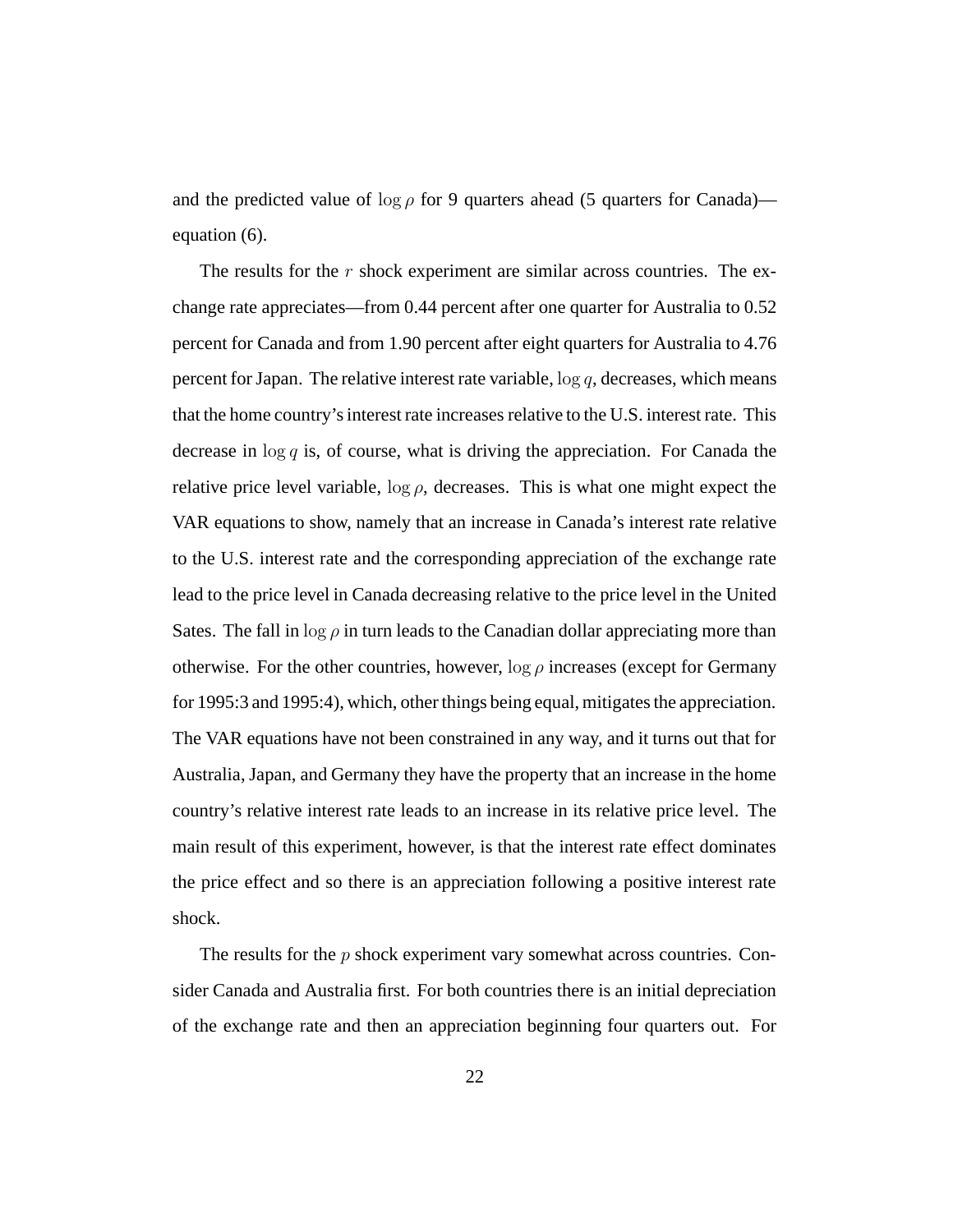both countries the relative price level increases, and this has a depreciating effect on the exchange rate. However, the price shock also leads to a decrease in  $\log q$  (an increase in the home country's interest rate relative to the U.S. interest rate), and this has an appreciating effect on the exchange rate. The net effect is that beginning four quarters out there is an appreciation of the exchange rate. The interest rate effect thus dominates the price effect beginning four quarters out.

For Japan the exchange rate appreciates in all quarters. One reason for this is that  $\log q$  decreases (until 1994:1), which has an appreciating effect. In addition, the price level decreases beginning ten quarters out, which also has an appreciating effect on the exchange rate from the second quarter on. So for Japan the interest rate effect and the price effect are working in the same direction because the VAR equations predict that the initial increase in the Japanese relative price level is reversed ten quarters out.

For Germany the exchange rate appreciates for the first four quarters and depreciates after that. Ten through thirteen quarters out the relative price level decreases, which has an appreciating effect on the exchange rate for quarters two through five. Then beginning in 1995:2 the relative price level increases, which has a depreciating effect on the exchange rate for quarters five on.  $\log q$  decreases for quarters three on, which has a depreciating effect on the exchange rate. The interest rate effect and the price effect are thus working in the same direction for quarters five on for Germany.

To summarize, the results of the  $r$  shock are easy to describe. The increase in the home country's interest rate relative to the U.S. interest rate leads to an appreciation. The relative price level may increase or decrease, but if it does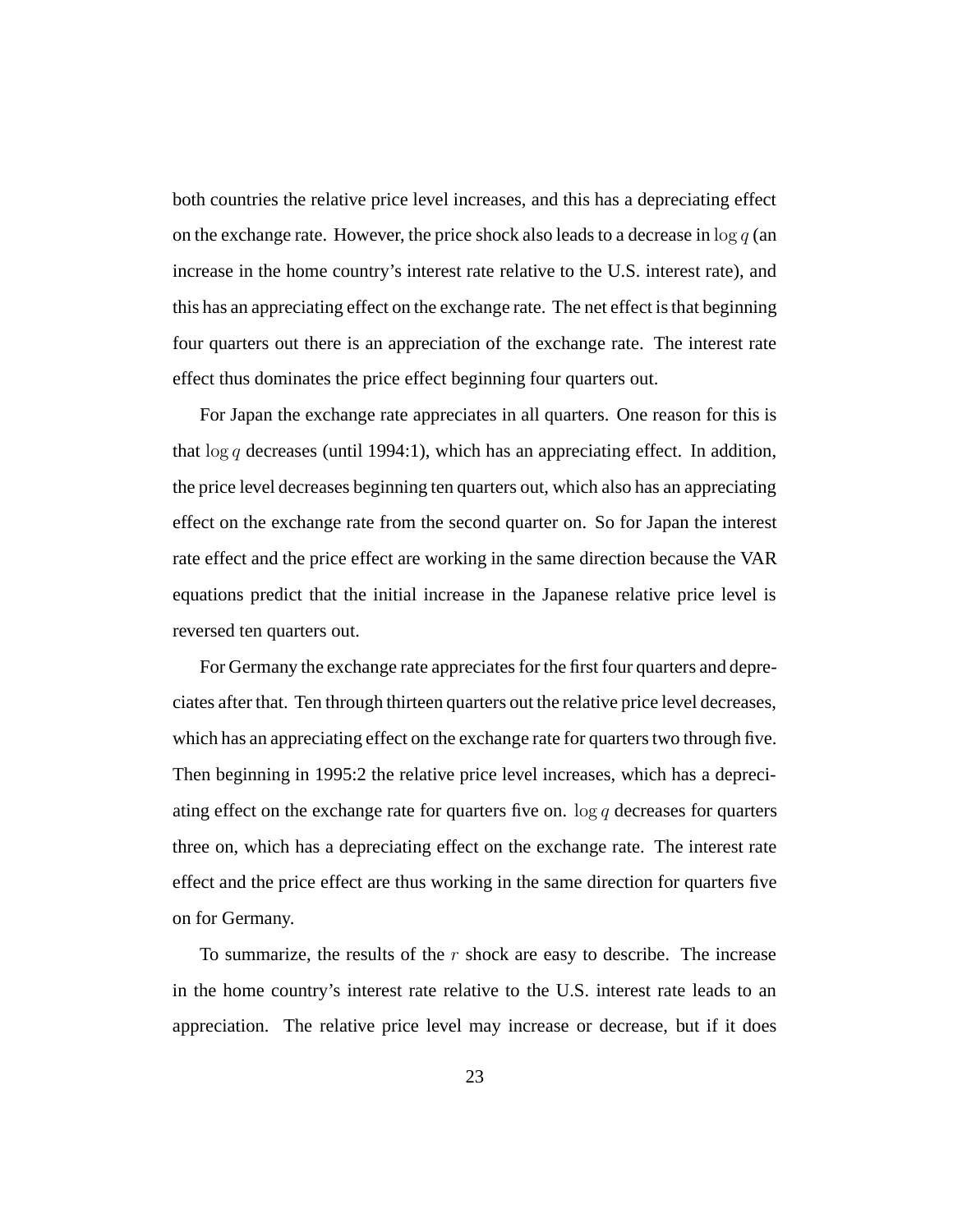increase, the depreciating effect from the increase is not large enough to offset the appreciating effect from the interest rate increase. The results of the  $p$  shock are more complicated. For two countries there is an initial depreciation, and for the other two there is an initial appreciation. From five quarters on there is an appreciation for three countries and a depreciation for the other. The results depend on what the VAR equations predict for the relative interest rate and relative price level, and these predictions are different across countries. It is clear for Canada and Australia, however, that the interest rate effect dominates the price effect after three quarters in that the exchange rate appreciates even though the relative price level increases.

### **Comparison to Surprise Announcement Effects**

The properties just described are consistent with the responses of exchange rates to surprise announcements about interest rates and prices. In Fair (2003) I searched, using tick data on stock and bond prices and exchange rates, for announcements and events that led to large changes in prices within five minutes. The period examined was 1982–2000, and news wires were used for the searches. 221 announcements and events were found that led to large five minute changes in at least one of the five variables examined. The five variables were the S&P 500 stock price index, the 30-year U.S. Treasury bond price, and three exchange rates. The three exchange rates were the U.S. dollar relative to the Deutsche mark or euro, the Japanese yen, and the British pound.

Consider a Fed announcement about its choice for the federal funds rate that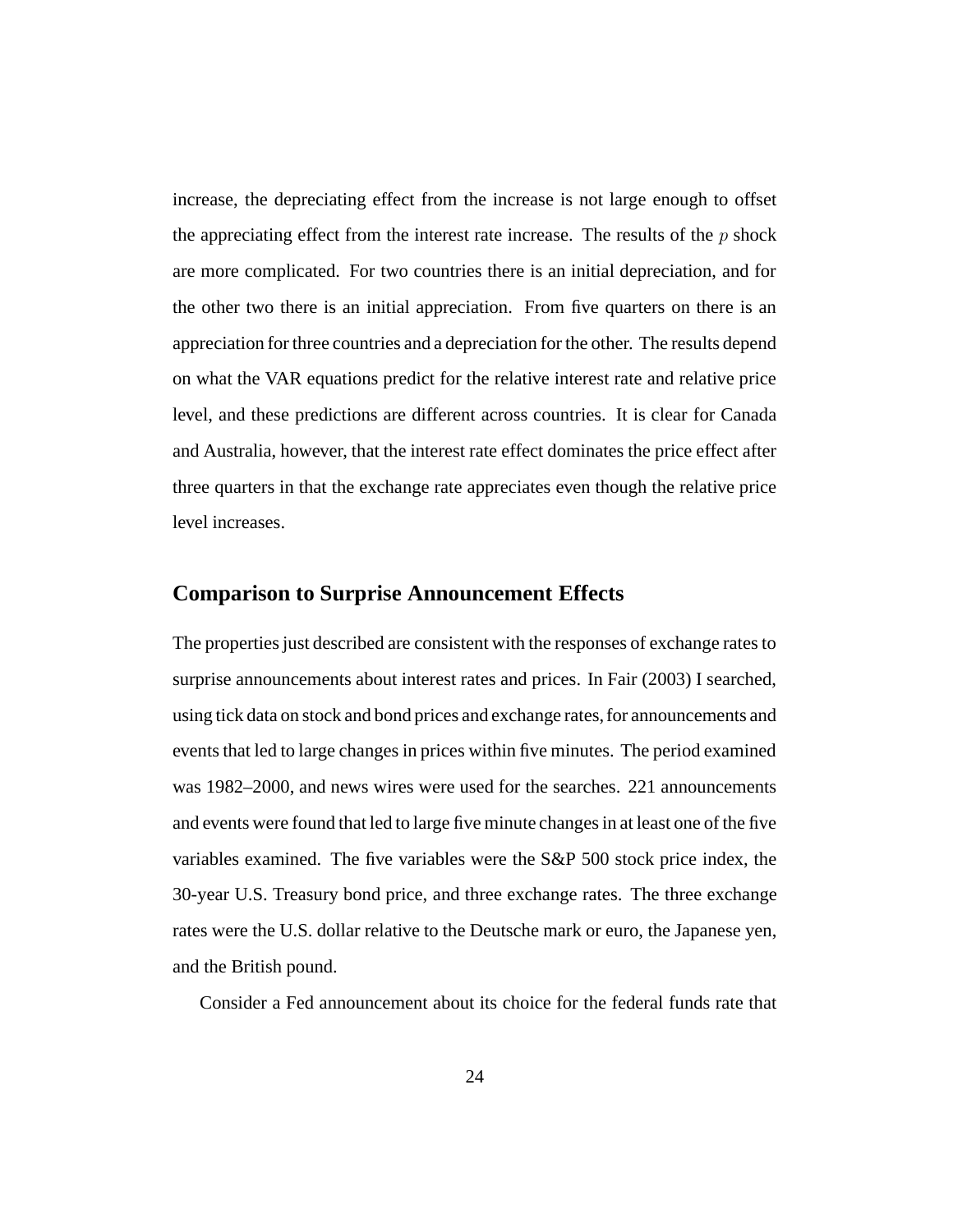led to a large change in the bond price in absolute value within five minutes after the announcement. The above properties suggest that if the bond price increased (a decrease in the U.S. bond rate), the U.S. dollar should depreciate. This is a negative interest rate shock. Conversely, if the bond price decreased, the U.S. dollar should appreciate, a positive interest rate shock. Table 3 in Fair (2003) lists all 221 announcements and events and their five minute effects. There are 11 relevant federal funds announcements in this table. Of these 11, 8 showed the dollar appreciating against all three currencies when the interest rate rose and depreciating against all three currencies when the interest rate fell, as expected from the model.<sup>6</sup>

Consider now price announcements. In Table 3 in Fair (2003) there are 19 surprise price announcements—either the consumer price index or the producer price index—that led to large changes in the bond rate and the exchange rates. In all cases a positive price surprise led to an increase in the bond rate and a negative price surprise to a decrease. The interest rate effect and the price effect are thus working in opposite directions regarding exchange rate changes. One would thus expect from the properties of the model that the effect on the exchange rates could go either way, with perhaps the interest rate effect dominating more often. This is in fact the case. Of the 19 announcements, 5 had the price effect dominating and 14 had the interest rate effect dominating.<sup>7</sup>

<sup>6</sup>The 8 events are 29, 85, 90, 157, 180, 192, 197, and 216. The 3 others are 127, 175, and 207. (Fair (2003), Table 3, pp. 323–324.)

<sup>&</sup>lt;sup>7</sup>The 5 price dominating announcements are  $124$ ,  $125$ ,  $142$ ,  $161$ , and  $210$ . The 14 interest rate dominating announcements are 57, 59, 61, 64, 69, 72, 83, 92, 93, 108, 115, 120, 148, and 155. (Fair (2003), Table 3, pp. 324–325.)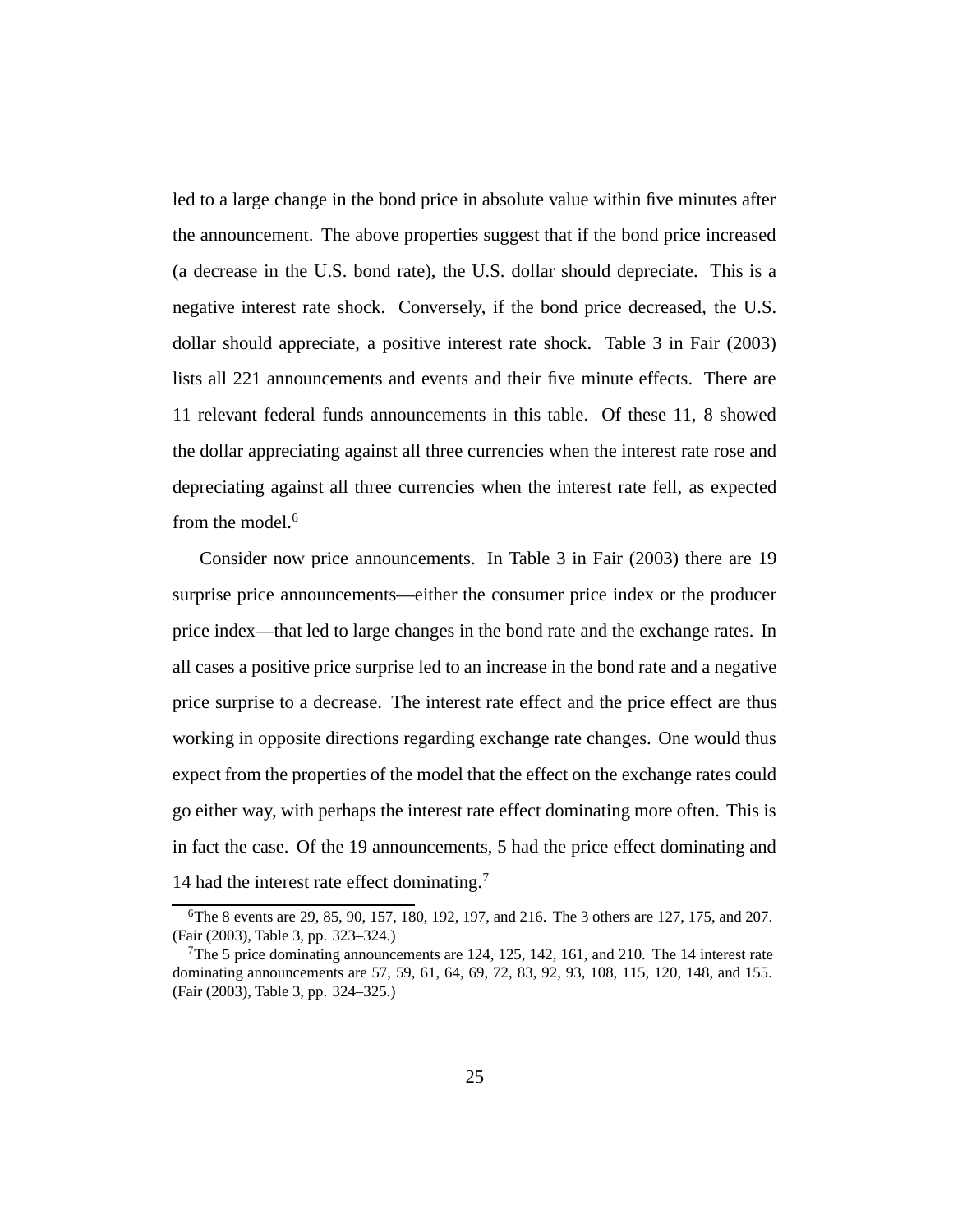# **6 Conclusion**

This paper models exchange rate determination by assuming 1) uncovered interest rate parity, 2) agents solve the parity condition forward (one quarter in the empirical results), 3) agents expect there is a gradual adjustment to PPP, 4) agents take the long run (PPP) value of the exchange rate to be proportional to a predicted future relative price level, and 5) agents use a VAR model to form their predictions. The model is estimated by FIML under model consistent expectations. The estimates in Table 2 show a significant relative price variable and slow adjustment to PPP. The root mean squared errors in Table 3 are generally supportive of the model: the model usually beats the random walk model. The properties of the model in Table 4 show more important interest rate effects than price effects and are broadly consistent with the effects of surprise interest rate and price announcements on exchange rates.

The model differs from traditional exchange rate models, where an exchange rate is on the left hand side of an equation and various current and possibly expected future macroeconomic variables are on the right hand side. Instead, the exchange rate equation—equation (6)—has on the right hand side only current and expected future relative interest rates, an expected future relative price, and the lagged exchange rate. Macroeconomic variables affect the exchange rate through the VAR equations, which are used to generate predictions of future interest rates and prices.

In future work it will be interesting to see how the model in this paper compares to models in the literature other than the random walk model. The fact that it does well relative to the random walk model suggests that it may do well relative to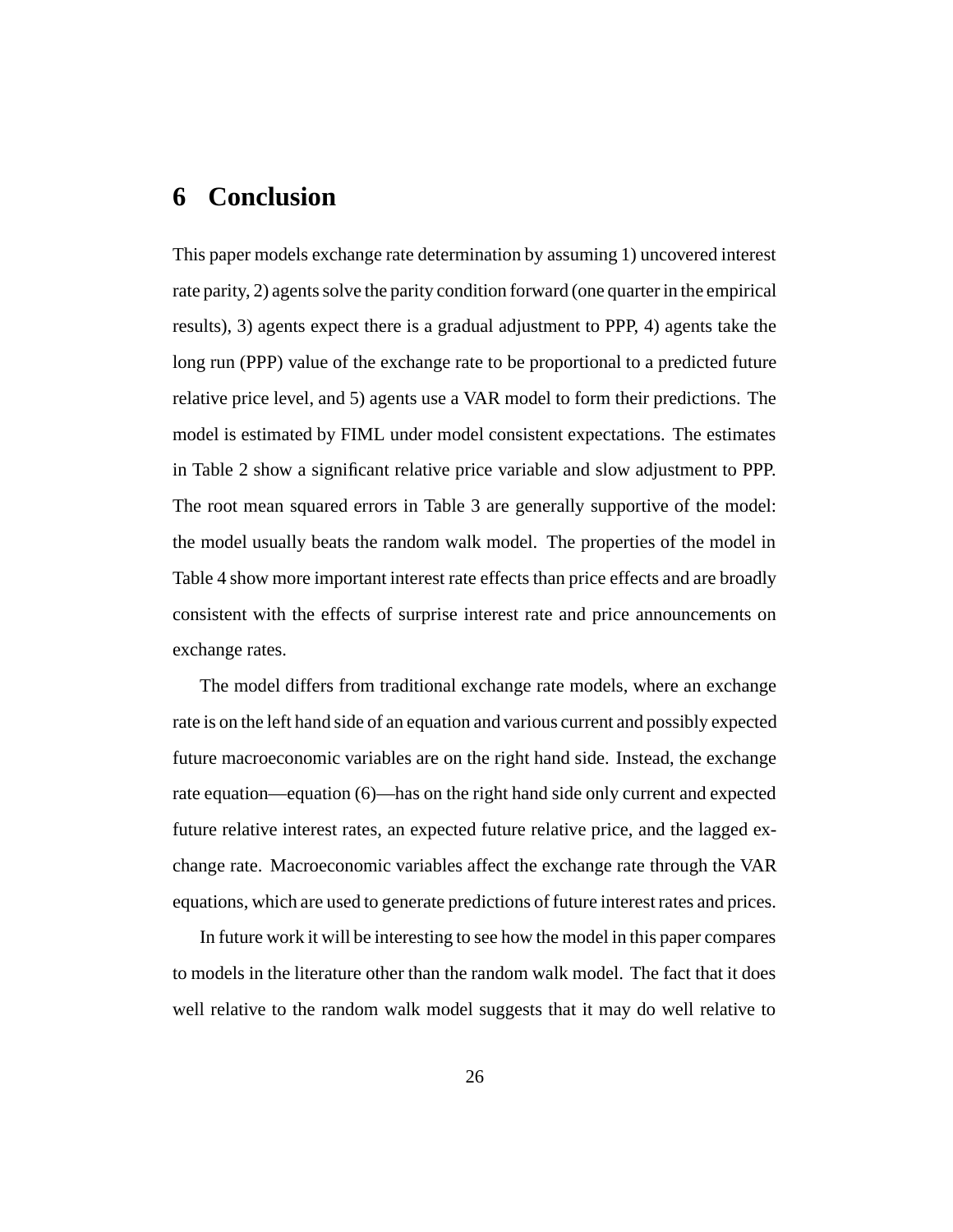other models since few models do as well as the random walk model. Also, in future work it will be interesting to experiment with models other than the VAR model used here. No searching was done in this study over alternative models. The VAR equations were specified at the beginning of this study and never changed. As noted above, in future work there is no reason to limit the model to be a VAR model or to be linear. One could even specify the model to have expected future values on the right hand side and force the expectations to be model consistent. The FIML estimation procedure already takes into account expected future variables on the right hand side and forces them to be model consistent, and so no extra work is involved using a more complicated model. Again, as noted above, the model that one is after is the model that best approximates what agents actually use, not necessarily the actual economy.

Finally, the stress in this paper on expectations driving exchange rates is consistent with the large observed short run variability of exchange rates. Anything that affects expectations of future interest rates and prices affects the current exchange rate. In the model expectations are generated using the VAR equations, but in practice there are undoubtedly many things not accounted for in the VAR equations that affect expectations. It is thus not surprising from the perspective of the model that exchange rates are volatile.